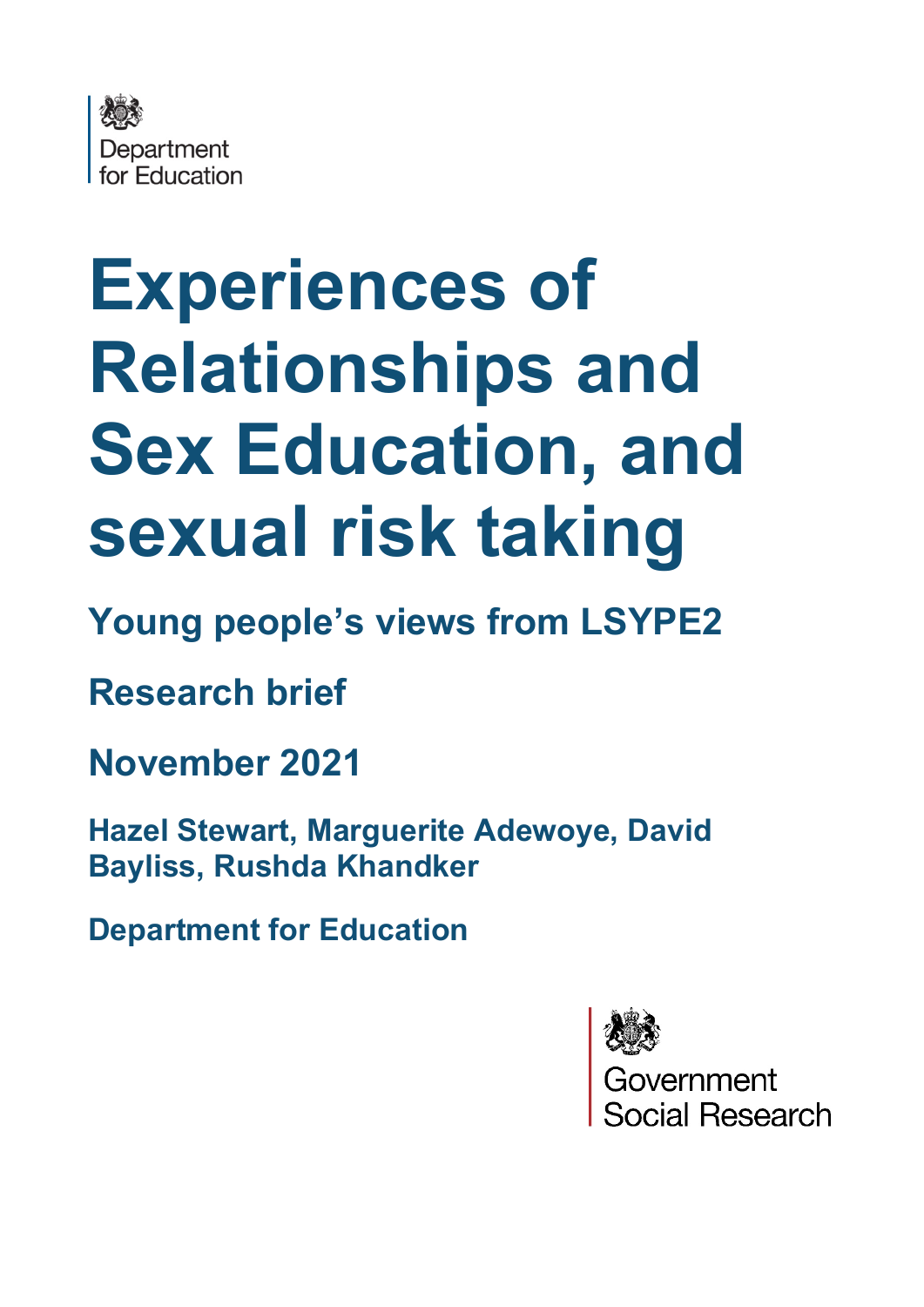## <span id="page-1-0"></span>**Contents**

| $\overline{2}$ |
|----------------|
| 4              |
| 5              |
| 6              |
| 6              |
| 6              |
| $\overline{7}$ |
| 8              |
| 8              |
| 9              |
| 9              |
| 10             |
| 10             |
| 10             |
| 10             |
| 11             |
| 11             |
| 12             |
| 12             |
| 14             |
| 15             |
| 16             |
| 20             |
| 20             |
| 22             |
| 22             |
| 23             |
|                |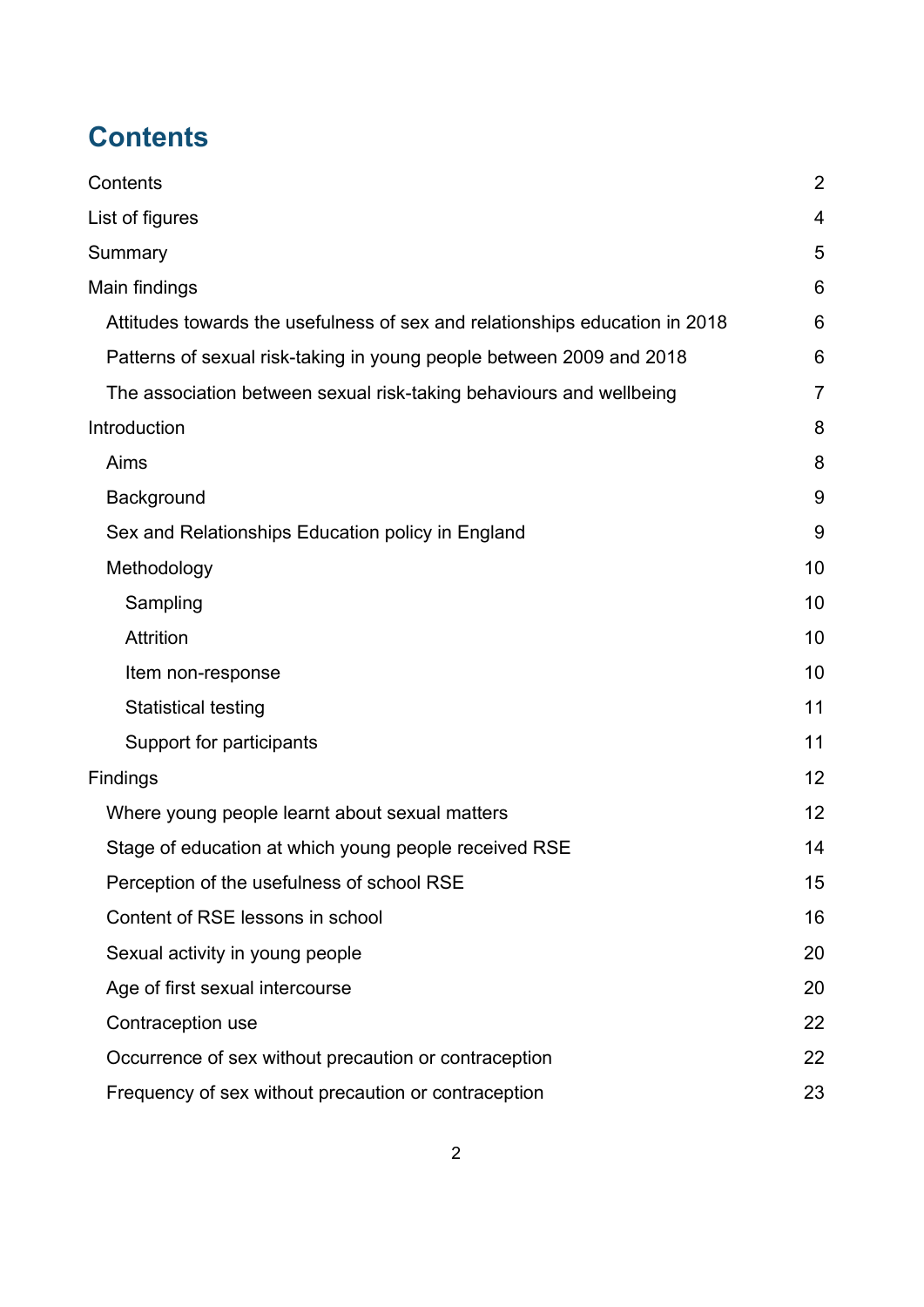| <b>Contraction of Sexually Transmitted Infections</b>                               | 24 |
|-------------------------------------------------------------------------------------|----|
| The association between wellbeing and sexual risk-taking behaviours in young people |    |
|                                                                                     | 24 |
| Age of first sexual intercourse                                                     | 24 |
| Sex without precautions or contraception                                            | 25 |
| Contraction of sexually transmitted infections                                      | 25 |
| Conclusions                                                                         | 27 |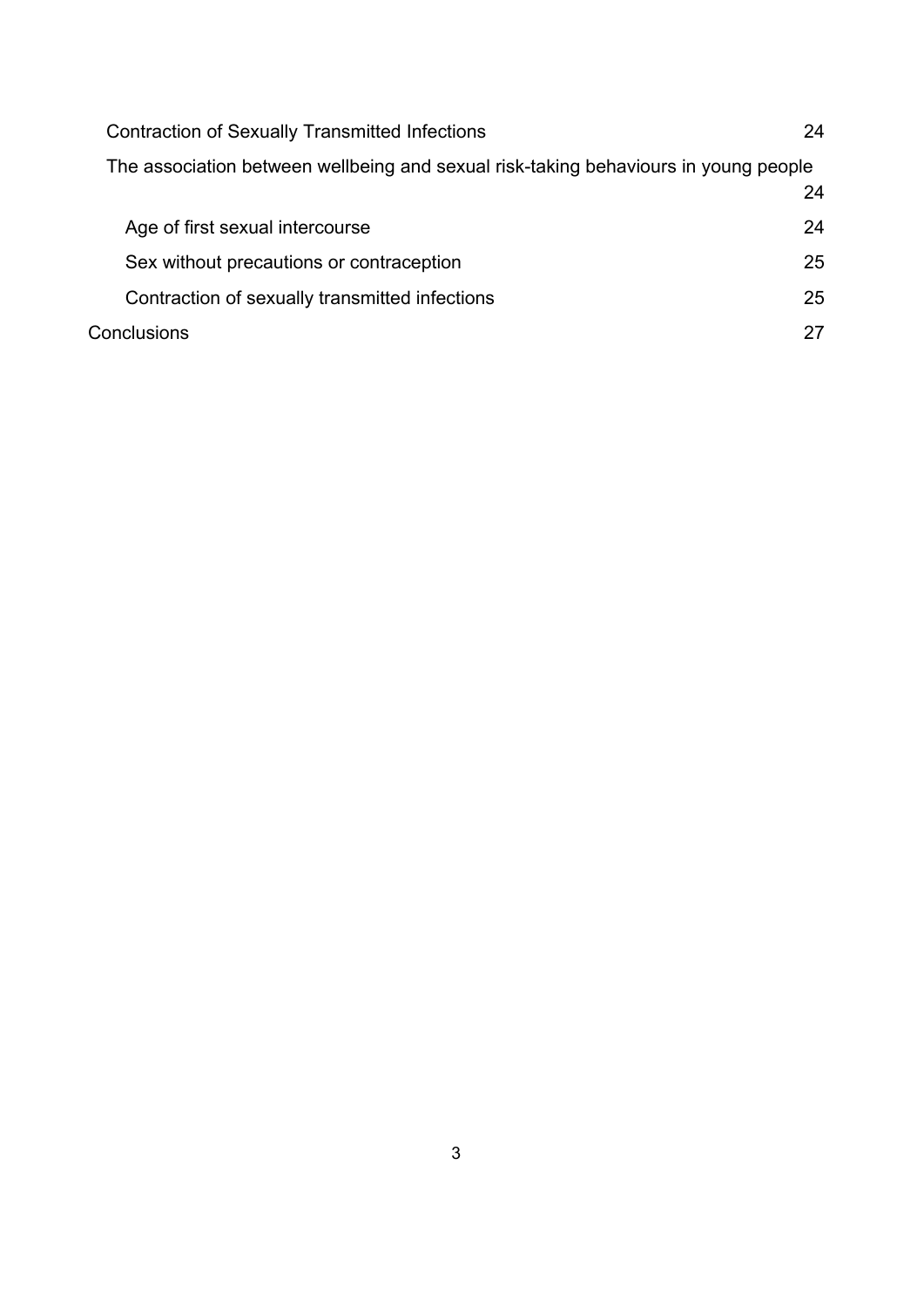# <span id="page-3-0"></span>**List of figures**

| Figure 2: The sexuality of young people who did not learn about sexual matters from    |
|----------------------------------------------------------------------------------------|
| Figure 3: How useful young people found their RSE in preparing them for adult life and |
|                                                                                        |
| Figure 5: How useful young people found their RSE and the topics covered by their      |
| Figure 6: Topics covered by RSE lessons for young people who had ever been eligible    |
| Figure 7: Age of first sexual intercourse in LSYPE1 (2009) and LSYPE2 (2018)21         |
| Figure 8: Age of first sexual intercourse and psychological distress at ages 14/15 25  |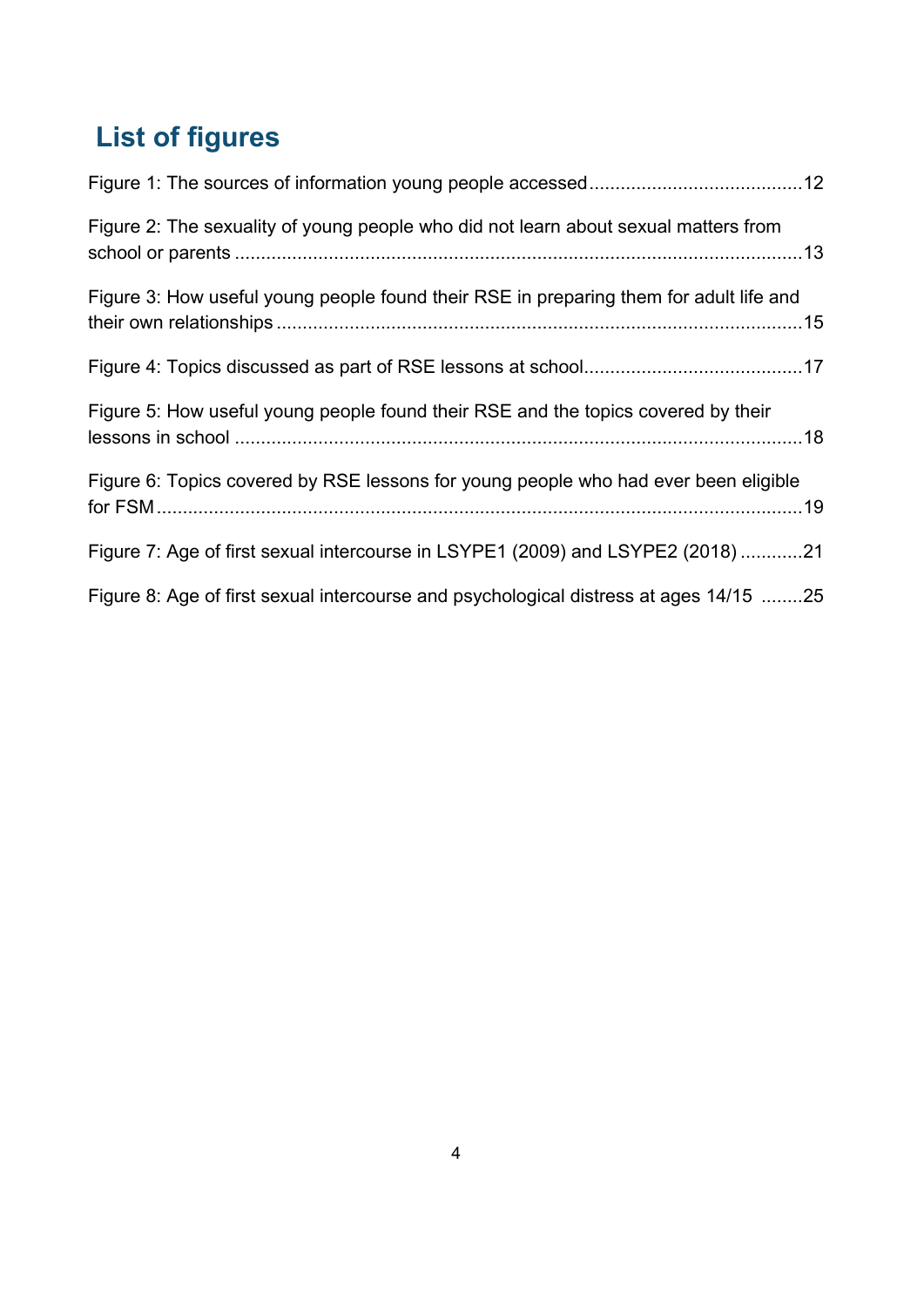## <span id="page-4-0"></span>**Summary**

This research brief examines young people's attitudes towards Relationships and Sex Education (RSE) and subsequent sexual risk-taking when they were aged 18/19. It is based on data from the sixth wave of the second Longitudinal Study of Young People in England (LSYPE2) and makes comparisons to findings from the first Longitudinal Study of Young People in England (LSYPE1).

In 2018, 6,922 young people were interviewed for LSYPE2. Here, their responses to a range of questions about attitudes to Sex and Relationships Education and sexual risktaking have been reported. This brief compares the responses of young people with different characteristics, including special education needs and disabilities (SEND), sexuality, eligibility for free school meals (FSM), gender, religion, participation in risky behaviours, and indicators of poorer mental health.

The data in this report relate to the period **before** new guidance was introduced in 2020. Relationships Education is now compulsory for all primary school pupils, Relationships and Sex Education (RSE) is compulsory for all secondary school pupils, and Health Education is compulsory for pupils in all state-funded schools. The statutory duty to implement the new subjects came into force in September 2020. However, to allow schools to prioritise subjects during the pandemic and to manage home-learning, the Department introduced flexibilities which allowed schools to start teaching later in the academic year 20/21. The changes to the guidance reflect the Department's commitment to ensuring that provision is more consistent across the country, and that all young people are equipped for the challenges they may face in adolescence and adult life.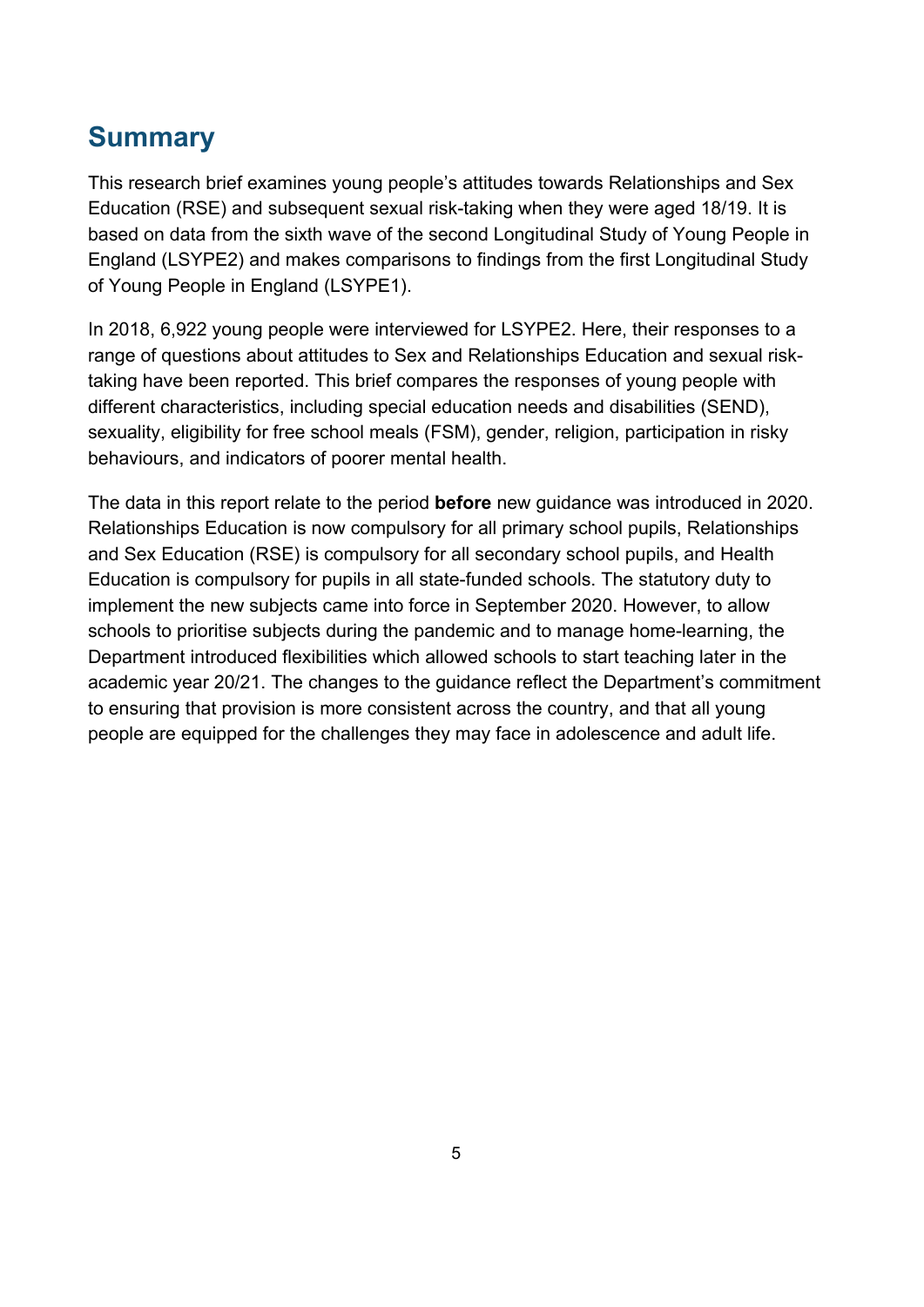## <span id="page-5-0"></span>**Main findings**

The findings presented in this research brief are based on descriptive statistics. A statistically significant association shows a relationship between two variables. It does not provide evidence that the two variables are causally linked. For more information on specific values and confidence intervals, please see the appendices.

## <span id="page-5-1"></span>**Attitudes towards the usefulness of sex and relationships education in 2018**

- Young people who did not receive any RSE in schools were more likely to go on take more sexual risks, including intercourse before the legal age of consent, unprotected sex and contraction of a sexually transmitted infection (STI).
- Young people whose parents identified as non-religious were more likely to say they learnt about sexual matters from family members. Those from religious backgrounds were more likely to rely on different sources of information.
- Just under half of young people described the RSE they received at school as either 'fairly useful' or 'very useful'. However, nearly 1 in 5 young people described the RSE received in school as 'not at all useful'.
- Young people of minority sexual orientations (i.e. gay, lesbian, bisexual or other), those with disabilities, and those who participated in other risky behaviours were significantly more likely to say that their school RSE was 'not at all useful'.
- Those who said that they were taught about consent, LGBT relationships, and relationships in general, were more likely to describe the RSE they received as useful than those who were not taught about these topics.
- 1 in 10 FSM-eligible young people did not learn about STI's, consent, LGBT relationships or relationships in general in their school RSE. This is higher compared to young people who were not FSM-eligible (nearly 1 in 20).

#### <span id="page-5-2"></span>**Patterns of sexual risk-taking in young people between 2009 and 2018**

• Findings suggest that in 2018 fewer young people had sex before they turned 16. However, the proportion of young people who said they always had unprotected sex increased. Fewer young people favoured condoms as their most regularly used contraceptive.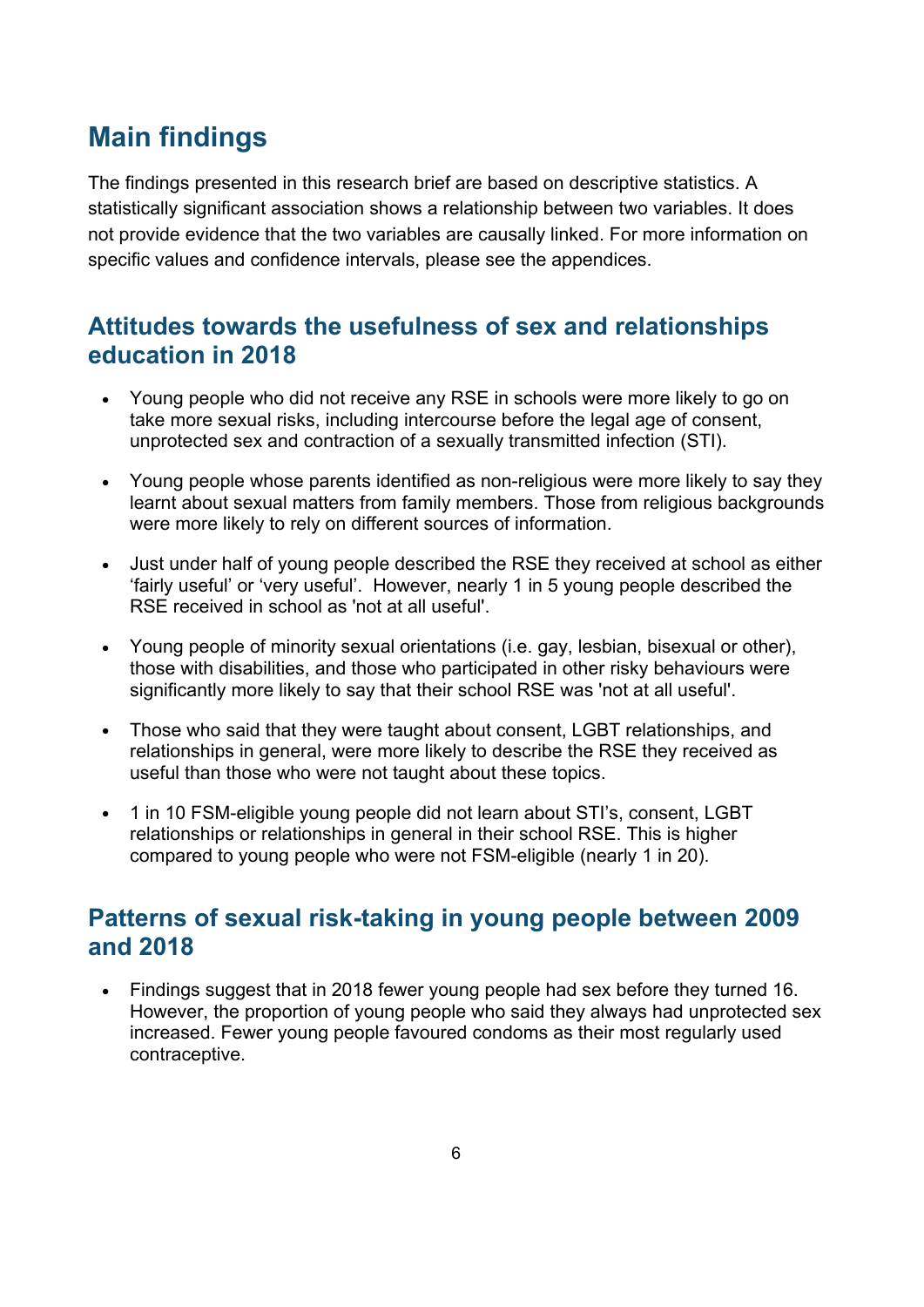- Sex before the legal age of consent was slightly more prevalent in certain groups in 2018, such as those who identify as bisexual, have disabilities, are FSM-eligible and frequently partake in binge drinking.
- Having unprotected sex and contracting STI's were slightly also more common in young people with particular characteristics, such as those who identified as gay or lesbian, or those who took part in other risky behaviours, such as drinking and drug use.

## <span id="page-6-0"></span>**The association between sexual risk-taking behaviours and wellbeing**

- Young people who experienced higher psychological distress at ages 14/15 were 12 percentage points more likely than those who were not distressed to have sex before the legal age of consent.
- Young people who had ever had higher psychological distress between age 16 and 19 were 10 percentage points more likely to say that they had had sex without precautions or contraception than those who had not experienced psychological distress between these ages. They were proportionately more than twice as likely to have contracted a sexually transmitted infection than their peers.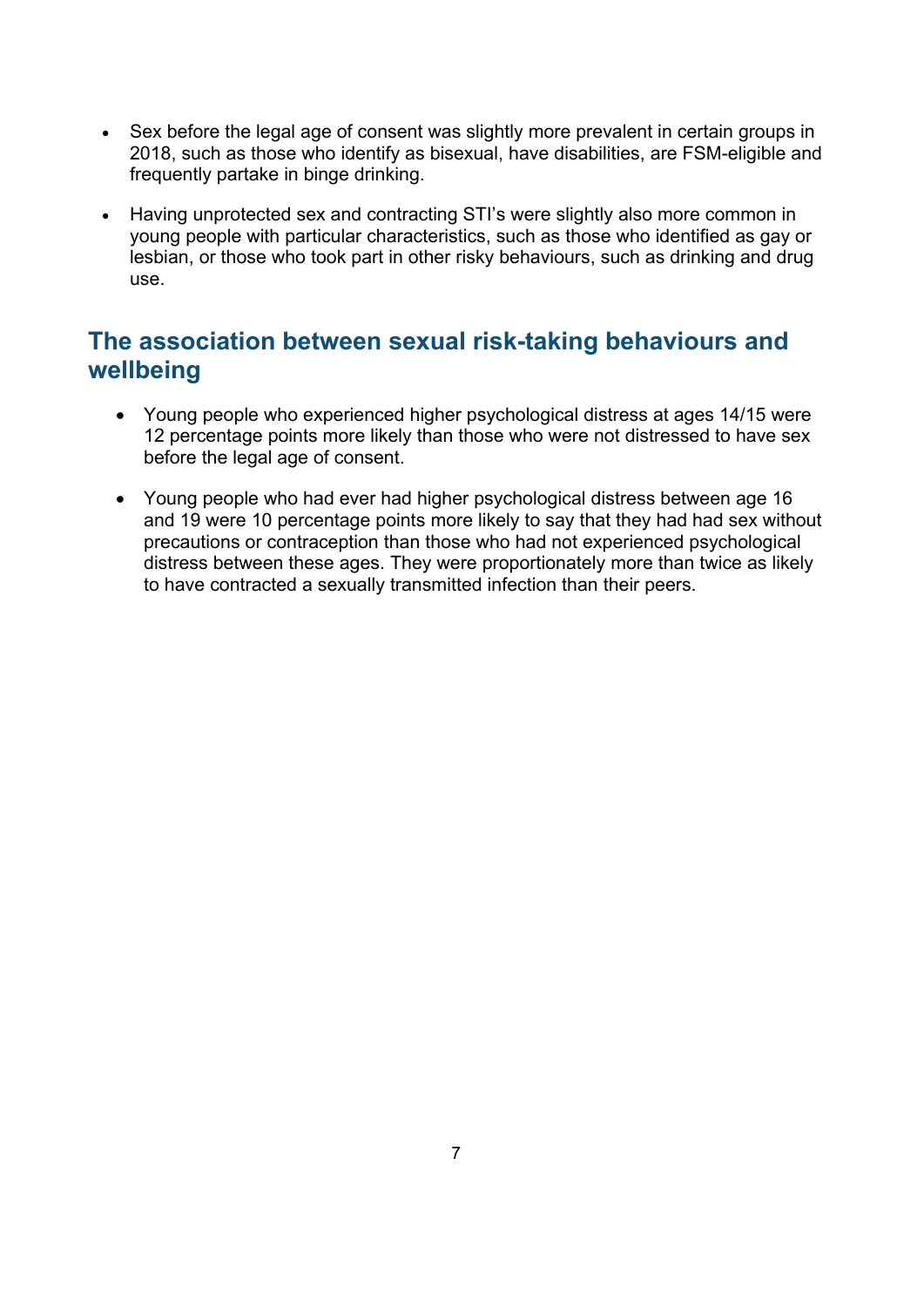## <span id="page-7-0"></span>**Introduction**

#### <span id="page-7-1"></span>**Aims**

There is considerable evidence to support the idea that comprehensive RSE provided to all young people in England can reduce cases of having sex before the age of consent, improve use of contraception, reduce rates of unwanted pregnancy and occurrences of multiple partnerships, and reduce the contraction of sexually transmitted infections (Public Health England, 20[1](#page-7-2)9<sup>1</sup>).

There is some evidence of disparities in sexual risk-taking: young people who are from ethnic minority backgrounds, identify as LGBT, or are from poorer socioeconomic backgrounds are more likely to be diagnosed with an STI (Public Health England, 2019).

The longitudinal National Survey of Sexual Attitudes and Lifestyles<sup>[2](#page-7-3)</sup> found that young people who cited school as their primary source for RSE were less likely to be diagnosed with STI's and experience unplanned pregnancies. However, these young people expressed the need for improved RSE in schools, alongside a greater involvement of parents and health professionals.

This research report aims to add to the existing evidence base on sex education and sexual risk-taking, and to support development of future policy. It does so by examining the differences in young people's perceptions of the RSE they received according to a range of characteristics. It is based on pupils' responses to survey questions specifically designed to look at attitudes towards RSE and patterns of sexual risk-taking. Longitudinal evidence is particularly suited to this as it can provide an insight into the changing perceptions of young people both between the 2009 and 2018 cohorts, and as individuals develop.

<span id="page-7-2"></span><sup>1</sup> Public Health England, 2019. Health matters: preventing STIs. Sourced from: [https://www.gov.uk/government/publications/health-matters-preventing-stis/health-matters](https://www.gov.uk/government/publications/health-matters-preventing-stis/health-matters-preventing-stis)[preventing-stis](https://www.gov.uk/government/publications/health-matters-preventing-stis/health-matters-preventing-stis) Accessed [4.2.20]

<span id="page-7-3"></span><sup>2</sup> Tanton, C., Jones, K.G., Macdowell, W., et al. 2015. Patterns and trends in sources of information about sex among young people in Britain: evidence from three National Surveys of Sexual Attitudes and Lifestyles.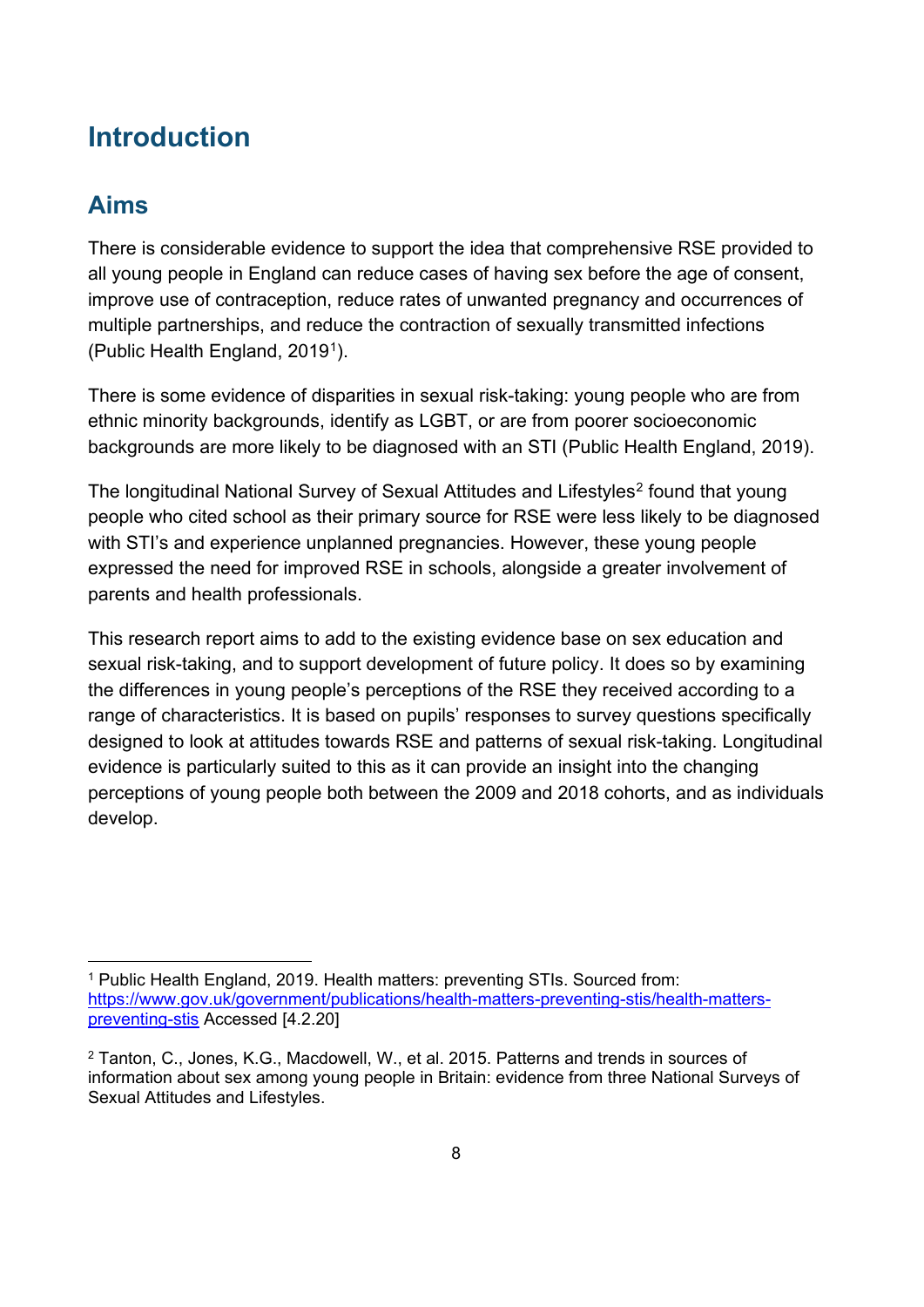## <span id="page-8-0"></span>**Background**

LSYPE2 is a large study of young people, managed by the Department for Education (DfE). It is also known as the 'Our Future' study. LSYPE2 started in 2013 and began following young people from the age of 13/14.

The general aims of LSYPE2 are:

- to follow a sample of young people through the final years of compulsory education
- to follow their transition from compulsory education to other forms of training, employment and other activities
- to collect information about their career paths and the factors affecting them
- to provide a strategic evidence base about the lives and experiences of young people.

This report is based on RSE focused questions asked during the sixth wave of the study in 2018. During this wave, 6,922 young people were interviewed at age 18/19.

## <span id="page-8-1"></span>**Sex and Relationships Education policy in England**

RSE refers to Relationships and Sex Education. [Following changes to guidance](https://www.gov.uk/government/publications/relationships-education-relationships-and-sex-education-rse-and-health-education) that came into force from September 2020, Relationships Education is now compulsory in primary schools, Relationships and Sex Education (RSE) is compulsory in secondary schools, and Health Education is compulsory for pupils in all state-funded schools.

At the time of data collection in 2018, the subject was referred to as Sex and Relationships Education in the LSYPE2 questionnaire, which is reflected in the wording of some questions included in the report. At that time, RSE was not compulsory in schools: only the sexual health aspects of RSE were a compulsory part of the National Science Curriculum. While the 2000 Sex and Relationship Education Guidance outlined the goals of RSE, it was not compulsory, and academies and free schools were not required to follow the National Curriculum. As such, there was significant variation in RSE provision. Nonetheless, schools had a statutory obligation under the Children Act (2004) to promote their pupils' wellbeing, and under the Education Act (1996) to prepare children and young people for the challenges of adult life, of which sexual health and relationships are a part.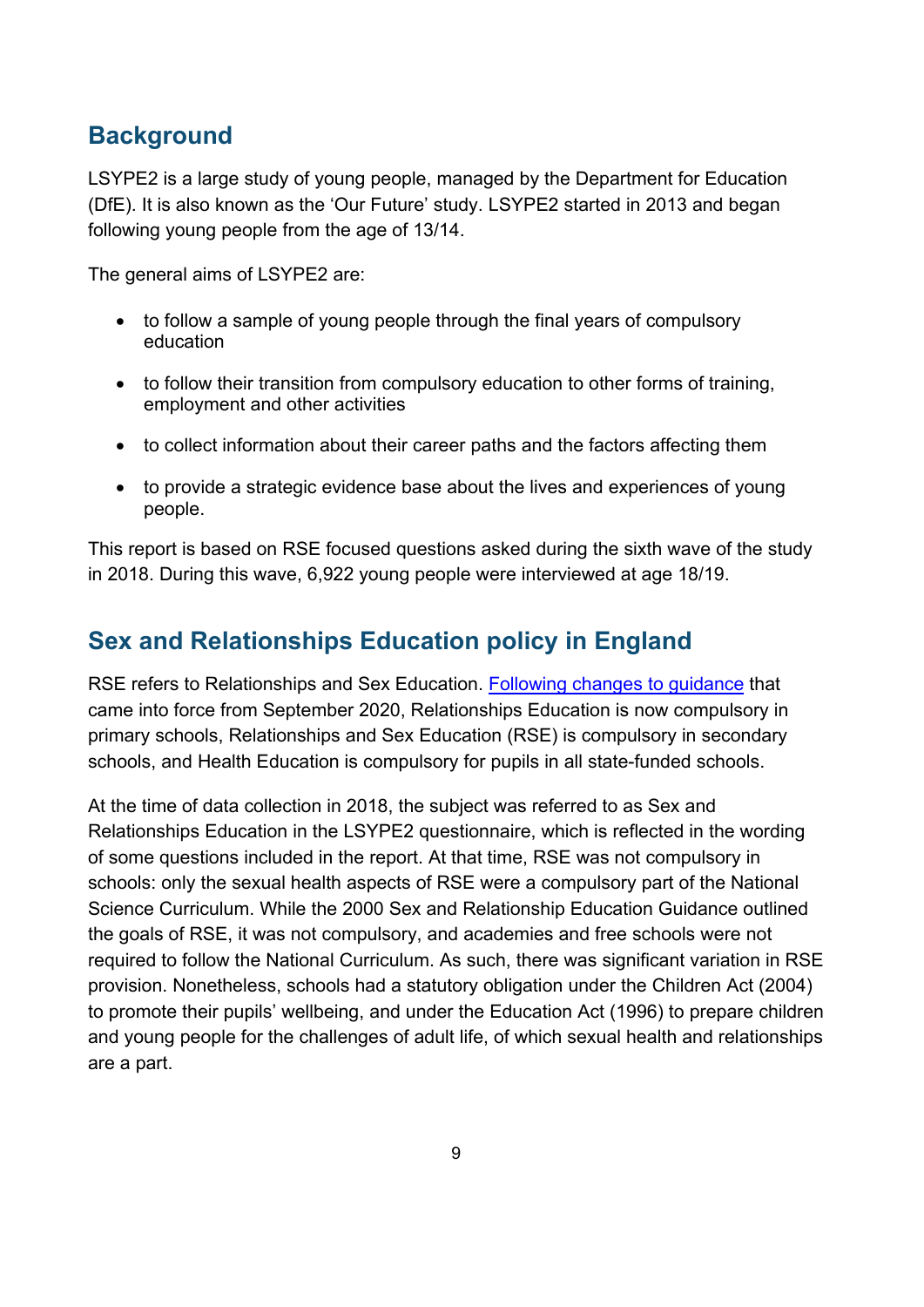From 2020, all schools in England are required to follow new statutory guidance to ensure provision is more consistent across the country and all young people are equipped for the challenges they may face in adolescence and adult life (DfE, 2019). <sup>[3](#page-9-4)</sup> Schools that were ready to begin following the new statutory guidance were encouraged to begin doing so from 1st September 2020. Those schools that were not ready to begin teaching the new subjects, or unable to adequately meet the requirements set out in the statutory guidance were encouraged to begin teaching the new content by at least the summer term of 2021.<sup>[4](#page-9-5)</sup> All schools must be teaching the full new curriculum from September 2021.

#### <span id="page-9-0"></span>**Methodology**

#### <span id="page-9-1"></span>**Sampling**

The young people in LSYPE2 were sampled through a two-stage process. Schools were sampled first, followed by the pupils within those schools. The sample includes young people in local authority (LA) maintained schools, academies, and independent schools, but for practical reasons excludes small schools and overseas students. It includes special schools as well as mainstream provision. This sample was designed to ensure the widest feasible perspective on young people's experiences. Robustness of data was also ensured through cognitive testing of research questions and study pilots.

#### <span id="page-9-2"></span>**Attrition**

Response rate at wave 6 was 53% of the wave 1 sample. The data analysed for this report are weighted to compensate for the impact of sample attrition between waves.

#### <span id="page-9-3"></span>**Item non-response**

All young people who decide not to answer a question or said that they didn't know the answer were excluded from the analyses. However, these data accounted for a small minority of the overall sample (less than 5% of responses to these questions were

<span id="page-9-4"></span><sup>3</sup> DfE, 2019. Relationships Education, Relationships and Sex Education, and Health Education in England. Government consultation response.

<span id="page-9-5"></span><sup>4</sup> DfE, 2021. Statutory guidance, Implementation of relationships education, relationships and sex education and health education 2020 to 2021. [https://www.gov.uk/government/publications/relationships](https://www.gov.uk/government/publications/relationships-education-relationships-and-sex-education-rse-and-health-education/implementation-of-relationships-education-relationships-and-sex-education-and-health-education-2020-to-2021)[education-relationships-and-sex-education-rse-and-health-education/implementation-of-relationships](https://www.gov.uk/government/publications/relationships-education-relationships-and-sex-education-rse-and-health-education/implementation-of-relationships-education-relationships-and-sex-education-and-health-education-2020-to-2021)[education-relationships-and-sex-education-and-health-education-2020-to-2021](https://www.gov.uk/government/publications/relationships-education-relationships-and-sex-education-rse-and-health-education/implementation-of-relationships-education-relationships-and-sex-education-and-health-education-2020-to-2021)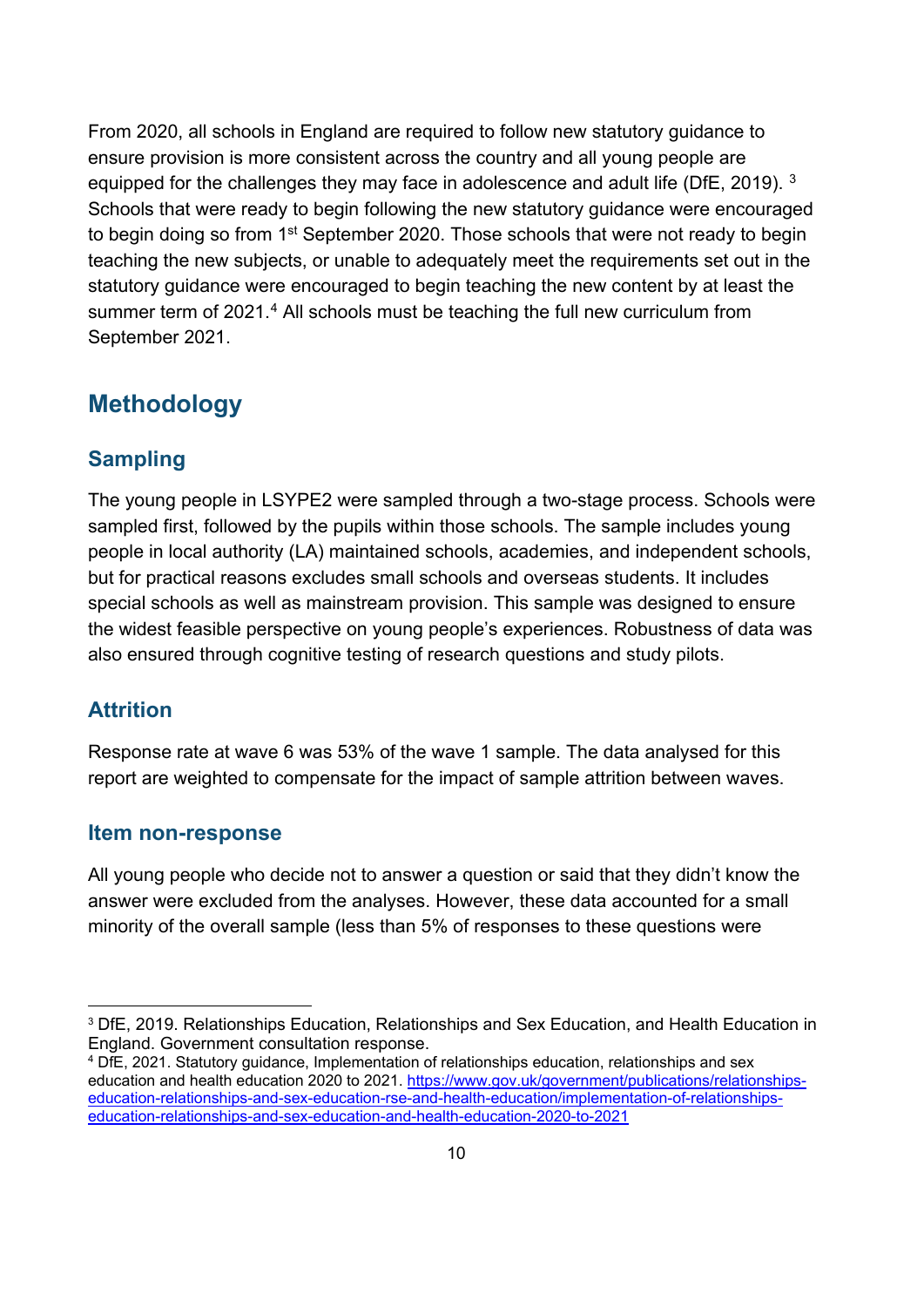missing), and data was weighted to minimise bias which may have occurred as a result of this.

#### <span id="page-10-0"></span>**Statistical testing**

All differences that are reported below are statistically significant at the 5% significance level. To see results in table format, including confidence intervals, please see the appendix published separately. Confidence intervals have been calculated using a mean sum of squares of weights value of 1.30. This analysis, while weighted, involves a facevalue look at basic correlations, and makes no attempt to establish causal pathways, therefore it cannot be said if relationships discussed involve causal, reverse, confounding or mediating causation. However, it is likely that all four causal pathways are present to some extent.

#### <span id="page-10-1"></span>**Support for participants**

Considering the sensitive nature of some of the questions asked, measures were taken to support young people in their completion of the survey, in line with the Department's and the Market Research Society's ethics processes. Questions related to young peoples' sexual history, engagement in risky behaviours, and mental health were asked as part of a self-completion section on all modes, with the option to skip questions at the participant's discretion.

Participants were also signposted to charities and support services relevant to the topics covered in the survey, such as sexual health or addiction. For those young people completing the survey online, links to resources were provided at the end of the questionnaire. For young people completing on telephone or face-to-face modes, interviewers were trained to ask participants if they would like details these organisations; links were provided to those young people that requested them.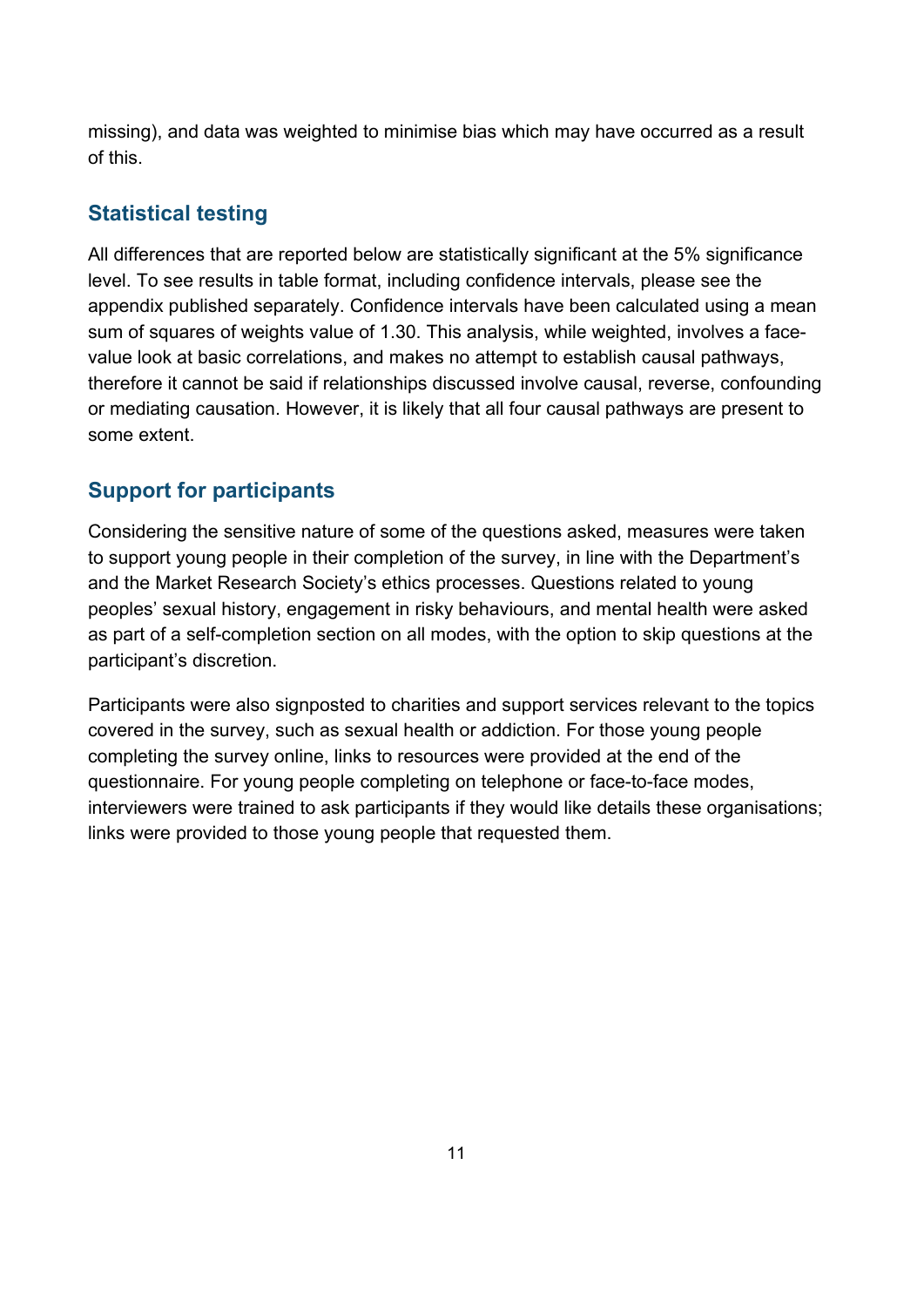## <span id="page-11-0"></span>**Findings**

In the sections below, we look at how young people perceive their RSE and sexual risktaking behaviour, before comparing whether different groups of young people with certain characteristics perceive their RSE differently and have different behaviours concerning sexual risk-taking. Where comparable evidence is available, we also compare how these factors have changed since LSYPE1, an earlier cohort which turned 18/19 in 2009.

## <span id="page-11-1"></span>**Where young people learnt about sexual matters**

Regardless of personal characteristics, the majority of young people learnt about sexual matters from lessons at school, friends and the internet. A smaller, but still substantial, proportion of the sample also responded that they learnt about sexual matters from parents and sexual partners<sup>[5](#page-11-3)</sup> (Figure 1).



#### <span id="page-11-2"></span>**Figure 1: The sources of information young people accessed**

Source: Longitudinal Study of Young People in England: cohort 2, wave 6. Unweighted base = 6839.

<span id="page-11-3"></span><sup>&</sup>lt;sup>5</sup> This broadly corroborates previous findings in the National Survey of Sexual Attitudes and Lifestyles (2013), which found that adolescents cited their main sources of sex education as lessons at school, friends of the same age, partners, the media and family. For more information, see the Natsal 3 refrence tables here: [http://www.natsal.ac.uk/media/3935/natsal-3-reference](http://www.natsal.ac.uk/media/3935/natsal-3-reference-tables.pdf)[tables.pdf](http://www.natsal.ac.uk/media/3935/natsal-3-reference-tables.pdf)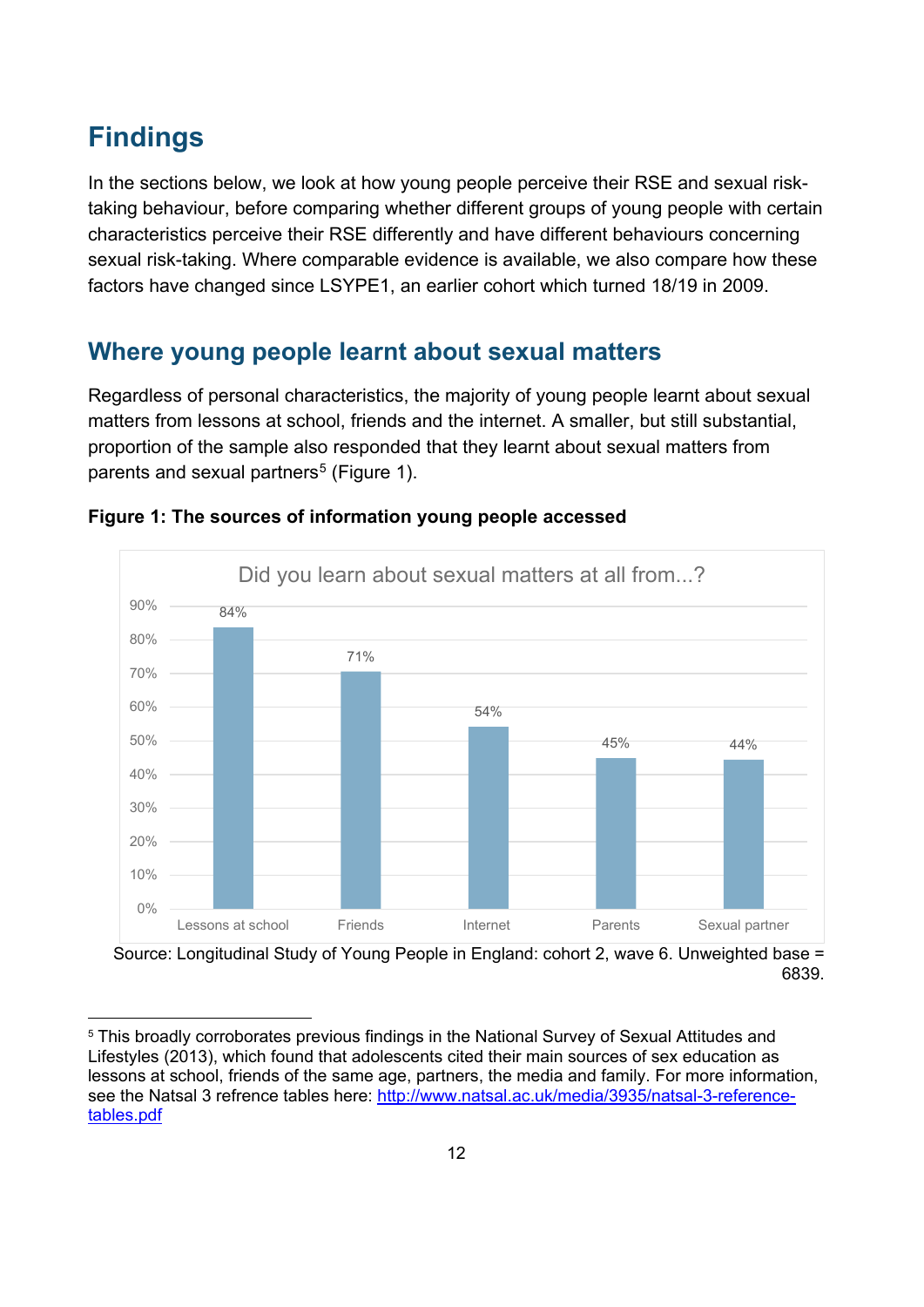The source of information about sexual matters that young people learnt from varied by characteristics such as their sexuality. For instance, 24% of young people from minority sexual orientations (gay, lesbian and bisexual young people) did not learn about sexual matters from lessons at school, parents or other family members, compared to only 9% of heterosexual young people (Figure 2). Young people from minority sexual orientations were more likely to say they had learned about sexual matters from the internet (69%) than heterosexual young people (53%). The amount of young people from minority sexual orientations who said they learned about sexual matters from their friends (71%) or partners (45%) was the same as for heterosexual young people.



<span id="page-12-0"></span>**Figure 2: The sexuality of young people who did not learn about sexual matters from school or parents** 

Source: Longitudinal Study of Young People in England: cohort 2, wave 6. Error bars represent 95% confidence intervals. Unweighted base = 6777.

The religion of the young person's main parent was also associated with where they learned about sexual matters. Of young people whose parents identified as Christian or from another minority religion, 59% said that they did not learn about sexual matters from their parents, compared to 51% of those whose parents were non-religious.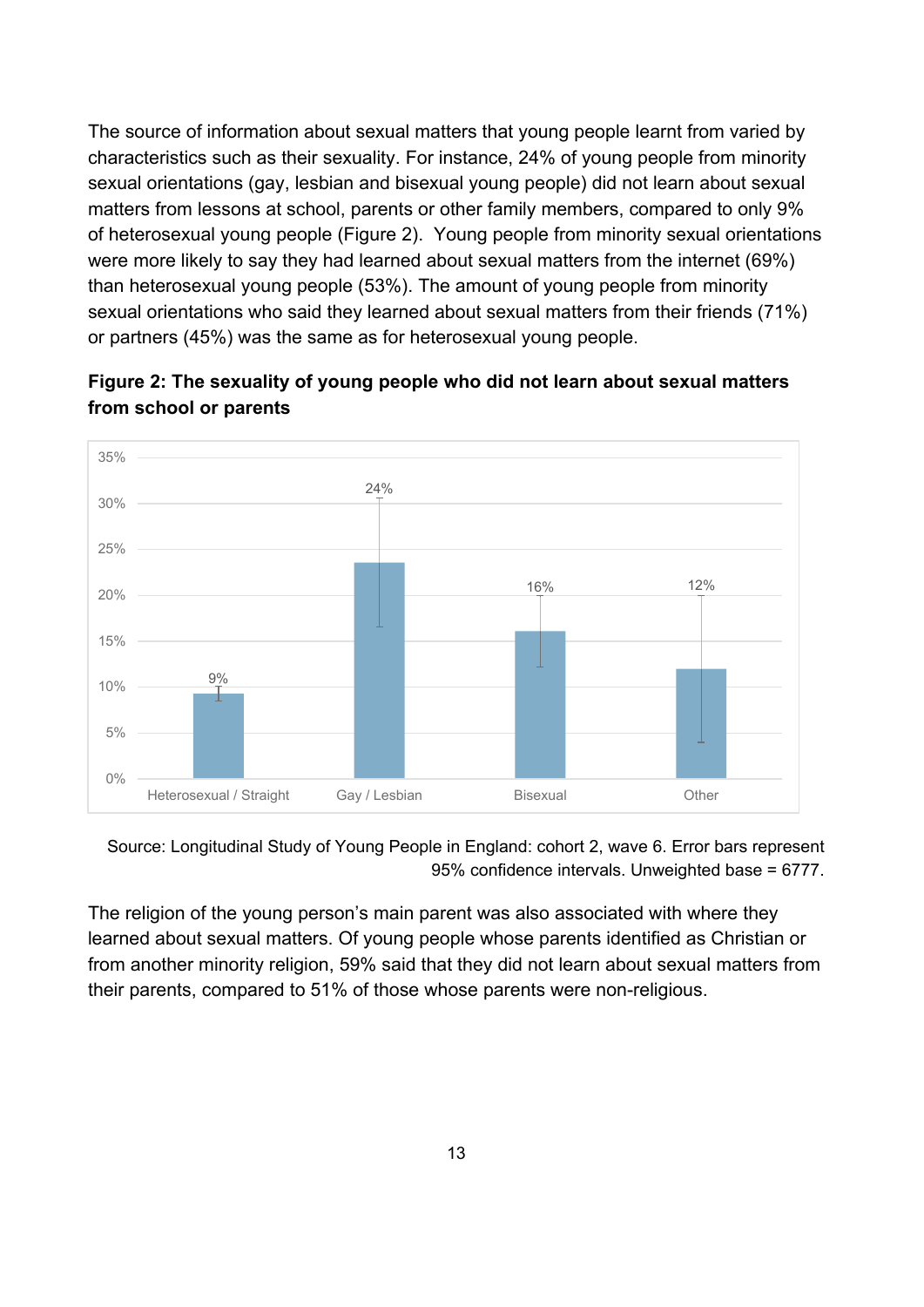## <span id="page-13-0"></span>**Stage of education at which young people received RSE**

Around half of young people responded that they received RSE both in primary and secondary school (49%). A smaller proportion responded that they received RSE only in secondary school (35%), and some that they only received RSE in primary school (13%). A very small minority of young people responded that they did not receive any RSE at any stage of school (4%).

The stage of school at which young people reported receiving their school RSE was associated with a range of factors:

- Young people who were not eligible for FSM were more likely than FSM-eligible peers to have received RSE at both primary and secondary school, by 10 percentage points $6$  (52% vs. 42%).
- Young people in London were slightly more likely to receive RSE in primary school than those in the rest of England (16% vs. 13%).
- Over a third (36%) of young people who did not have long-term physical or mental health conditions or illnesses said they received RSE in secondary school, compared to just around a third of their peers who did (31%).
- Half of young people (51%) whose parents identified as non-religious said they received RSE in both primary and secondary school, compared to 49% of those with Christian parents, and 45% of those with parents who identified with a minority religion.

While this analysis does not show a causal relationship, the evidence from LSYPE2 shows that those who reported that they had not received any RSE were more likely to take more sexual risks across a range of measures. They were 11 percentage points more likely than those who received RSE in both primary *and* secondary school to have said that they had had sex before the legal age of consent (35%, versus 24%); 13 percentage points more likely to have said that they had had unprotected sex (57%, versus 44%), and 6 percentage points more likely to have said that they had contracted an STI (10% versus 4%).

<span id="page-13-1"></span><sup>&</sup>lt;sup>6</sup> While these findings highlight significant discrepancies in the current provision of RSE across England, it should be noted that the 2020 Relationships and Sex education and health education policy has been specifically designed to improve access to RE and RSHE at all stages of schooling for all pupils.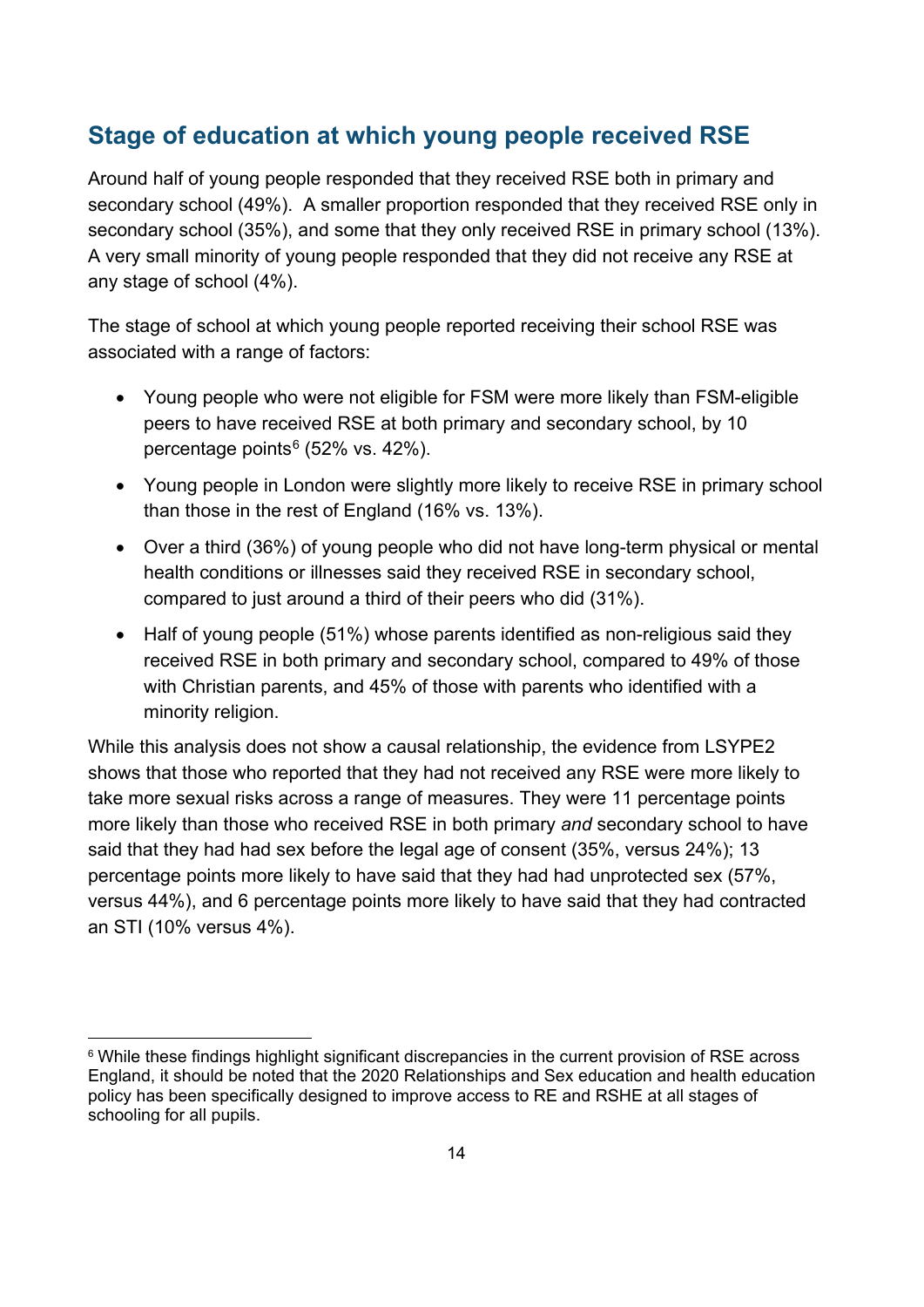## <span id="page-14-0"></span>**Perception of the usefulness of school RSE**

When considering the usefulness of their school RSE, 3 out of 4 young people thought that it was at least slightly useful, whereas 1 in 4 described their school RSE as not at all useful.

#### <span id="page-14-1"></span>**Figure 3: How useful young people found their RSE in preparing them for adult life and their own relationships**

![](_page_14_Figure_3.jpeg)

Source: Longitudinal Study of Young People in England: cohort 2, wave 6. Unweighted base = 6598.

Young people who identified as gay, lesbian, or bisexual were significantly more likely to respond that their RSE was not at all useful (gay/lesbian 35%; bisexual 25%; heterosexual 18%; other 19%).

There also was a disparity in how useful young people found their RSE to be based on whether they had SEND, or reported a long-term physical / mental disability or illness. Almost a quarter of young people (24%) who had a long-term disability said their RSE was 'not at all useful', compared to 19% of those without.

Young people with parents of minority religions were more likely to describe their RSE as 'very useful' (17%) compared to those whose parents identify as Christian (10%).

Furthermore, there was a disparity in how useful young people found the RSE they received by whether they were eligible for FSM. Those who were eligible for FSM were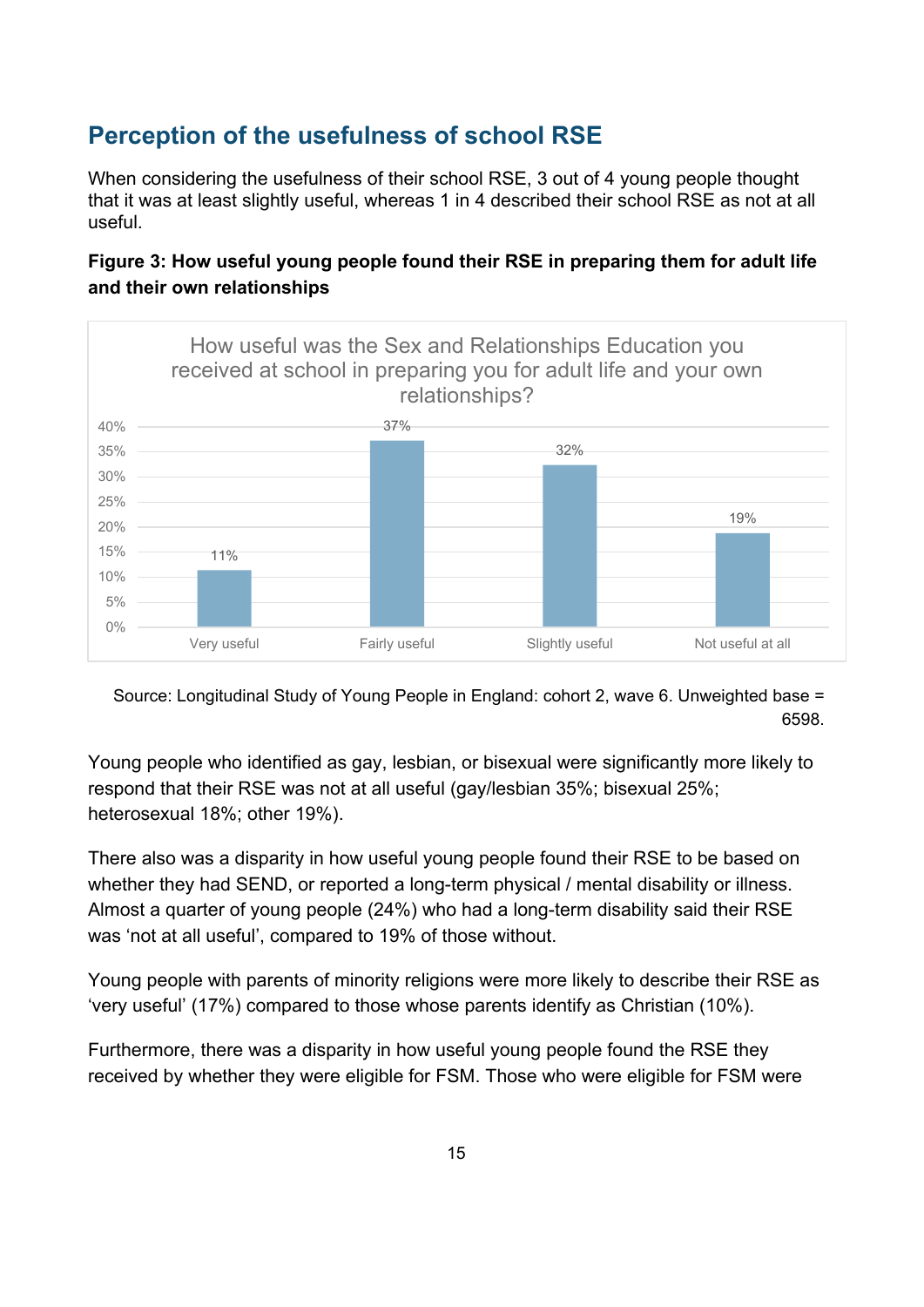more likely than their non-FSM eligible peers to perceive their RSE as 'very useful': 15% versus 10% respectively.

Additionally, there were notable regional variations in how useful young people found their RSE. Young people in London were more likely than those in the rest of England to describe their RSE as 'very useful' (15% versus 11%). However, this may be a product of a higher concentration of disadvantaged young people, and young people from diverse ethnic and religious backgrounds in London rather than a product of, for example, better teaching of RSE in London.

Finally, young people who participated in other risky behaviours, such as binge drinking, were less likely to say they found their RSE useful. Young people who partook in binge drinking were significantly more likely to report that they did not find their RSE to be useful (22%, compared to just 14% of those young people who did not binge drink).

## <span id="page-15-0"></span>**Content of RSE lessons in school**

In wave 3 of the survey (2016), when participants were aged 14/15, young people were asked about what specific topics had been discussed during their school lessons. The most discussed topic in school RSE was sexually transmitted diseases, with 81% saying they had discussed it. This was followed by discussions concerning condoms/the pill (79%), relationships in general (74%), how to say no to sex/understanding when someone says no to sex (59%), followed by gay/lesbian relationships (51%).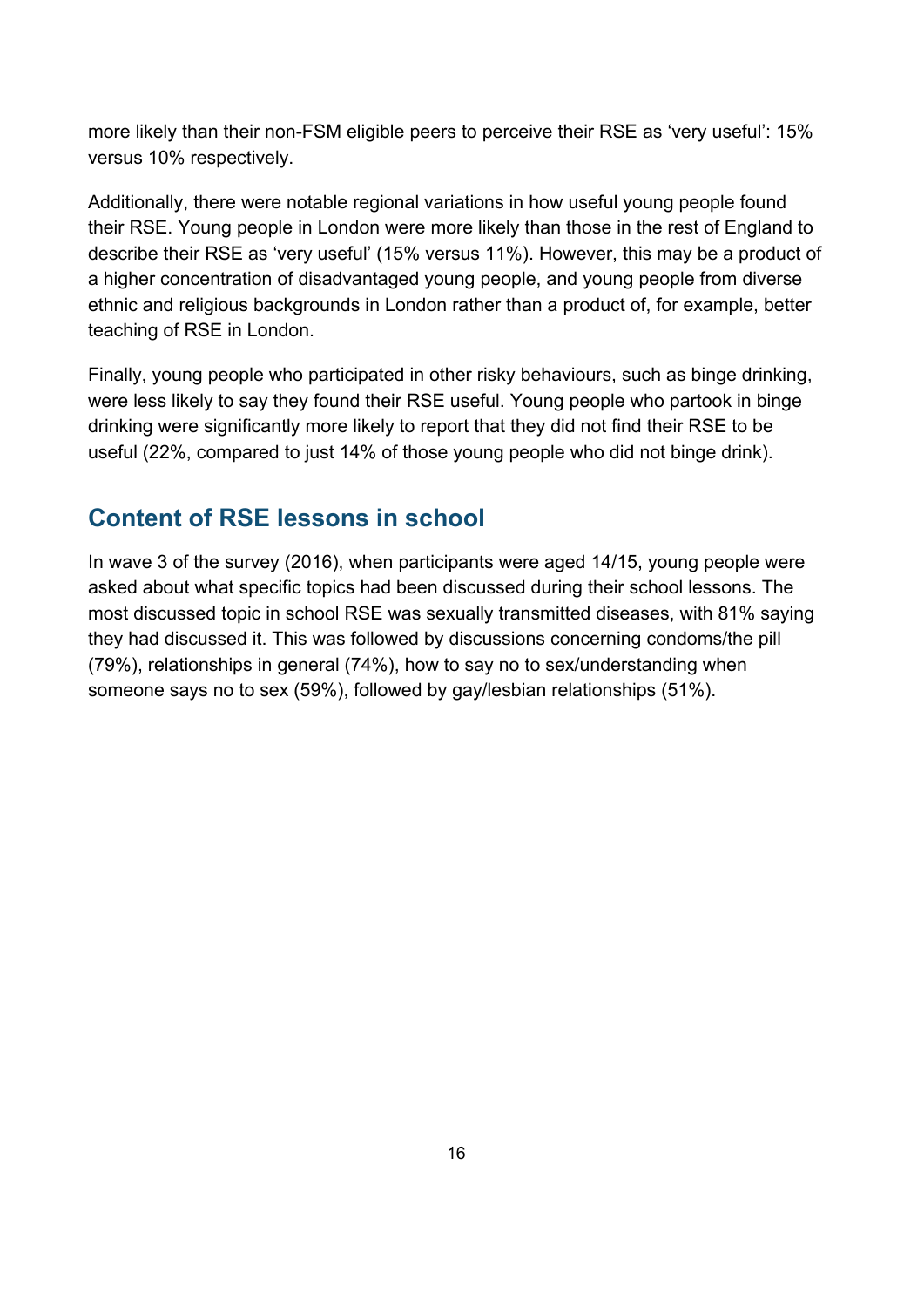![](_page_16_Figure_0.jpeg)

<span id="page-16-0"></span>**Figure 4: Topics discussed as part of RSE lessons at school** 

Source: Longitudinal Study of Young People in England: cohort 2, wave 3. Unweighted base = 6903.

Young people who were taught about 'how to say no to sex', 'LGBT relationships', or 'relationships' at wave 3 (2015, aged 15/16) were more likely to say that their RSE was 'very useful' three years later at wave 6 compared to those who had not.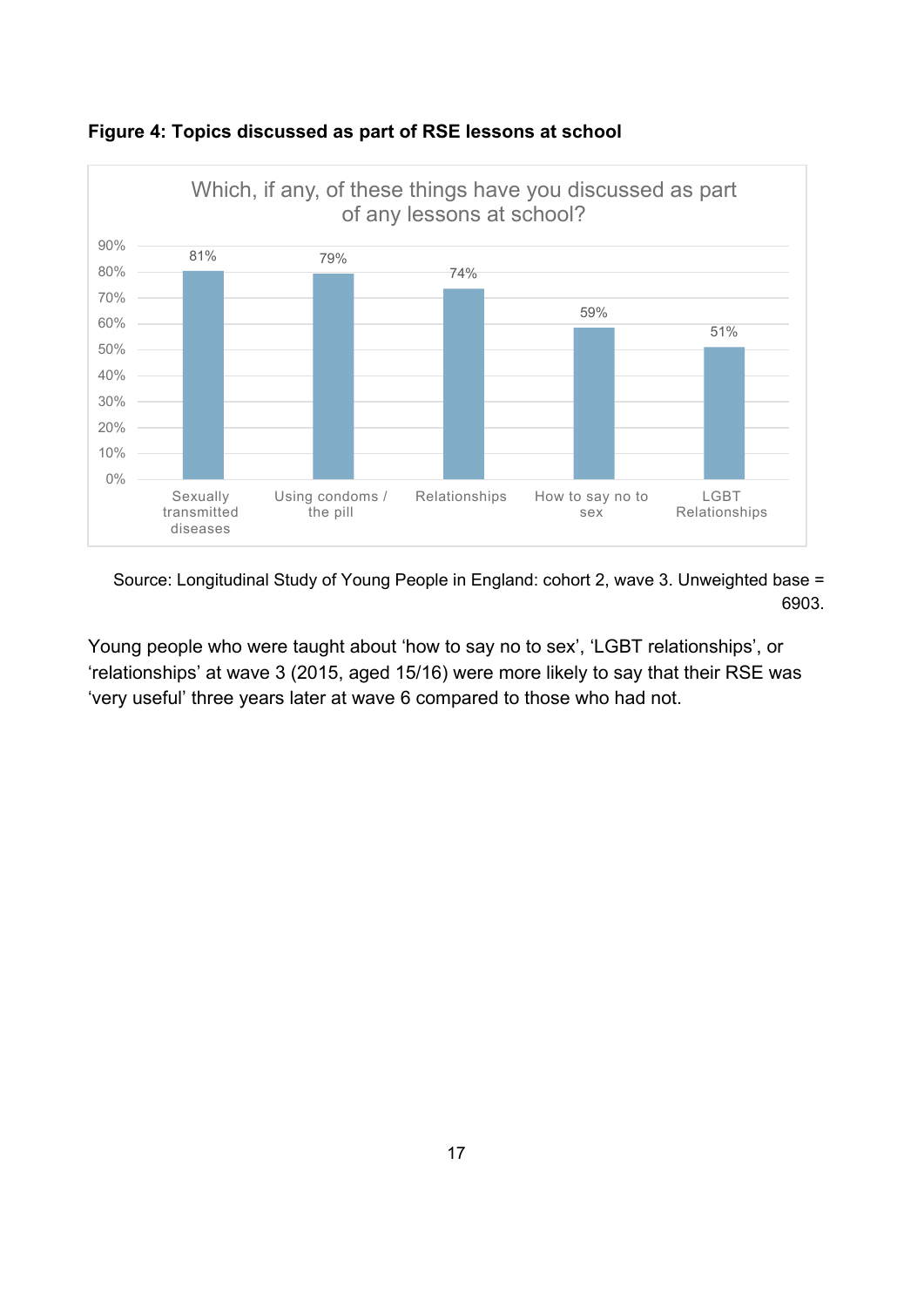#### <span id="page-17-0"></span>**Figure 5: How useful young people found their RSE and the topics covered by their lessons in school**

![](_page_17_Figure_1.jpeg)

Source: Longitudinal Study of Young People in England: cohort 2, wave 3 and 6. Unweighted  $base = 6497$ 

Topics covered in RSE lessons varied regionally. For example, young people in London were less likely than those in the rest of England to have said that they were taught about sexually transmitted diseases, consent, and using condoms or the pill, despite being significantly more likely than those in the rest of England to say their RSE was 'very useful'.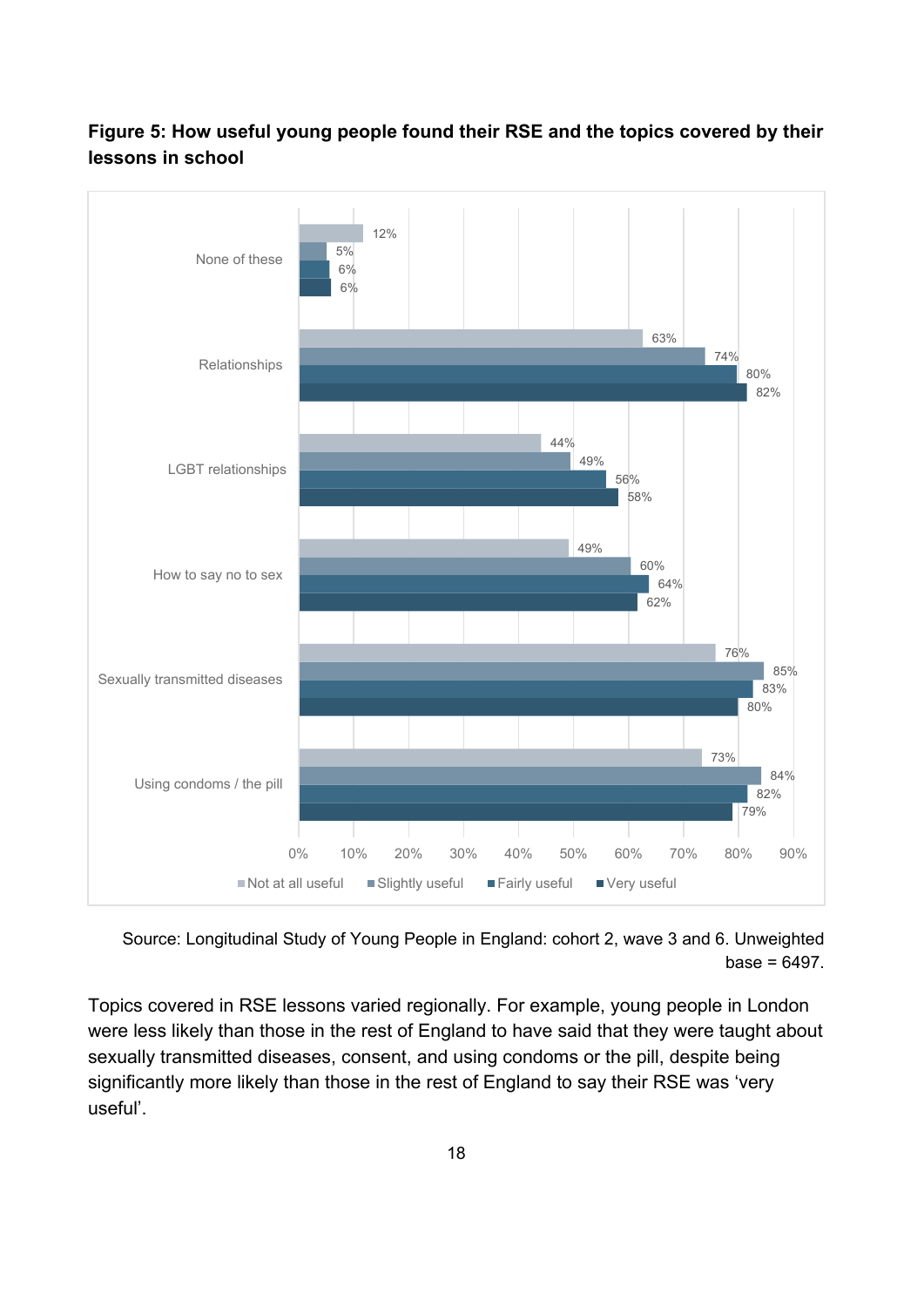There were also some differences between genders. Male and female young people were equally likely to have learnt about minority sexualities, consent and contraception. However, females were more likely to say that they had been taught about relationships (76%) compared to males (72%).

Young people with long term mental or physical disabilities / illnesses also reported differences in topics covered by their RSE. They were less likely to say that they had been taught about gay / lesbian / bisexual relationships (46%) than their peers without disabilities (52%). There was no significant difference for those with disabilities being taught about consent, relationships, contraception, or sexually transmitted diseases.

Finally, there were a number of differences across the topics covered by RSE for those who were FSM eligible: 11% of young people who were eligible said they did not learn about relationships, consent, sexually transmitted diseases and using condoms/the pill in their RSE lessons at school, compared to just 6% of their non-FSM eligible peers.

![](_page_18_Figure_3.jpeg)

<span id="page-18-0"></span>![](_page_18_Figure_4.jpeg)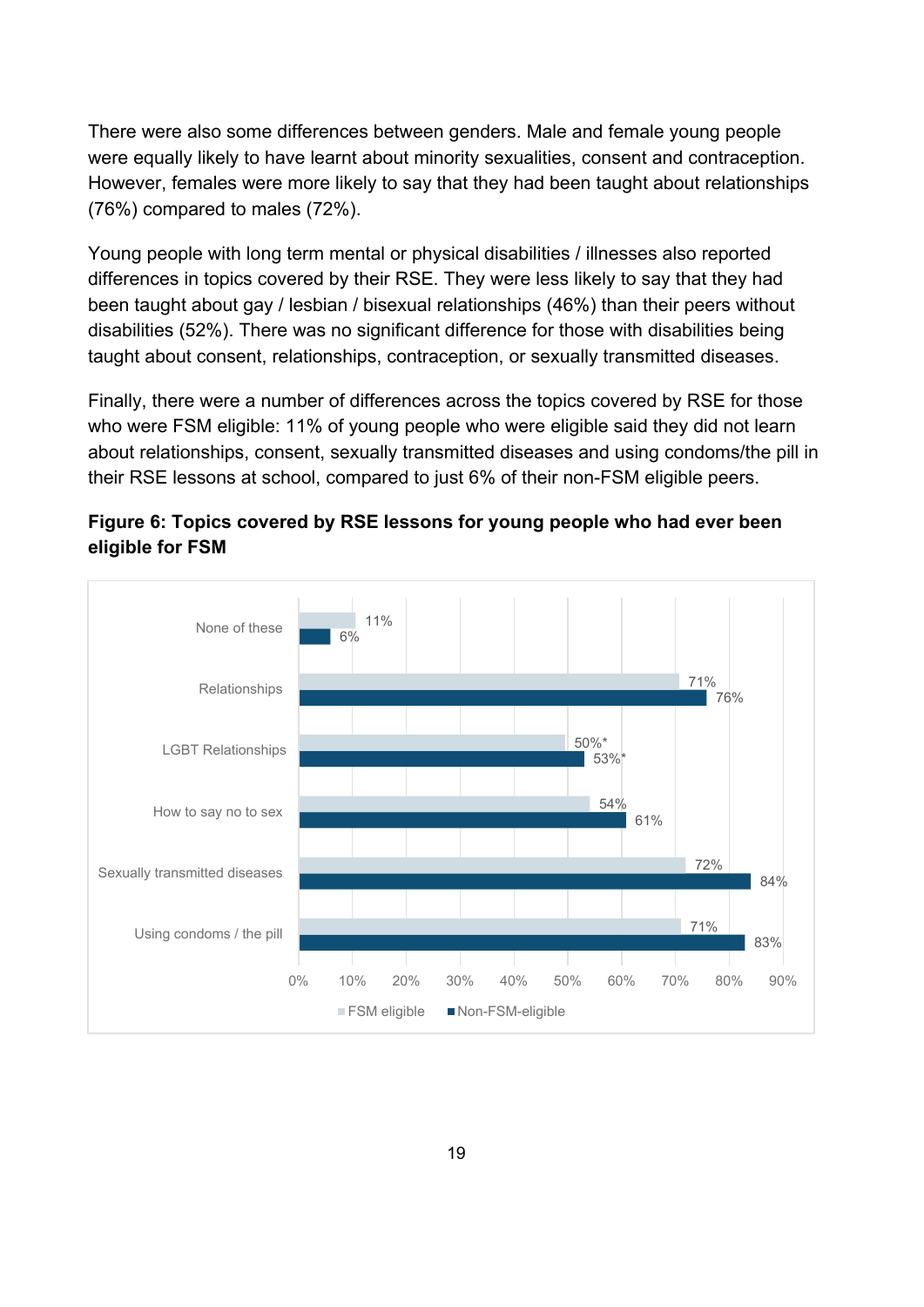Source: Longitudinal Study of Young People in England: cohort 2, wave 3 and 6. Unweighted base (FSM-eligible) = 1903. Unweighted base (non-FSM-eligible) = 4246. \*This is not a statistically significant difference.

#### <span id="page-19-0"></span>**Sexual activity in young people**

By age 18, 70% of young people in the LSYPE2 cohort reported that they had had sexual intercourse with someone. This was lower than in the first LSYPE cohort, where 83% of young people aged 18/19 in 2009 said they had had sex.

#### <span id="page-19-1"></span>**Age of first sexual intercourse**

At wave 6, 75% of young people who were sexually active had their first sexual intercourse after age 16. However, a quarter reported having their first sexual intercourse before age 16, the legal age of consent<sup>7</sup>.

The number of young people who said they had had their first sexual intercourse before age 16 was lower at LSYPE2 compared to LSYPE1. In 2009, 34% of sexually active young people aged 18/19 said they had sex before age 16, versus 25% in 2018.

<span id="page-19-2"></span><sup>&</sup>lt;sup>7</sup> This broadly corroborates findings from the National Survey of Sexual Attitudes and Lifestyles (2013), which found that just under a third of young people aged 16-24 had had heterosexual intercourse before the age of 16. For more information, see the Natsal 3 refrence tables here: <http://www.natsal.ac.uk/media/3935/natsal-3-reference-tables.pdf>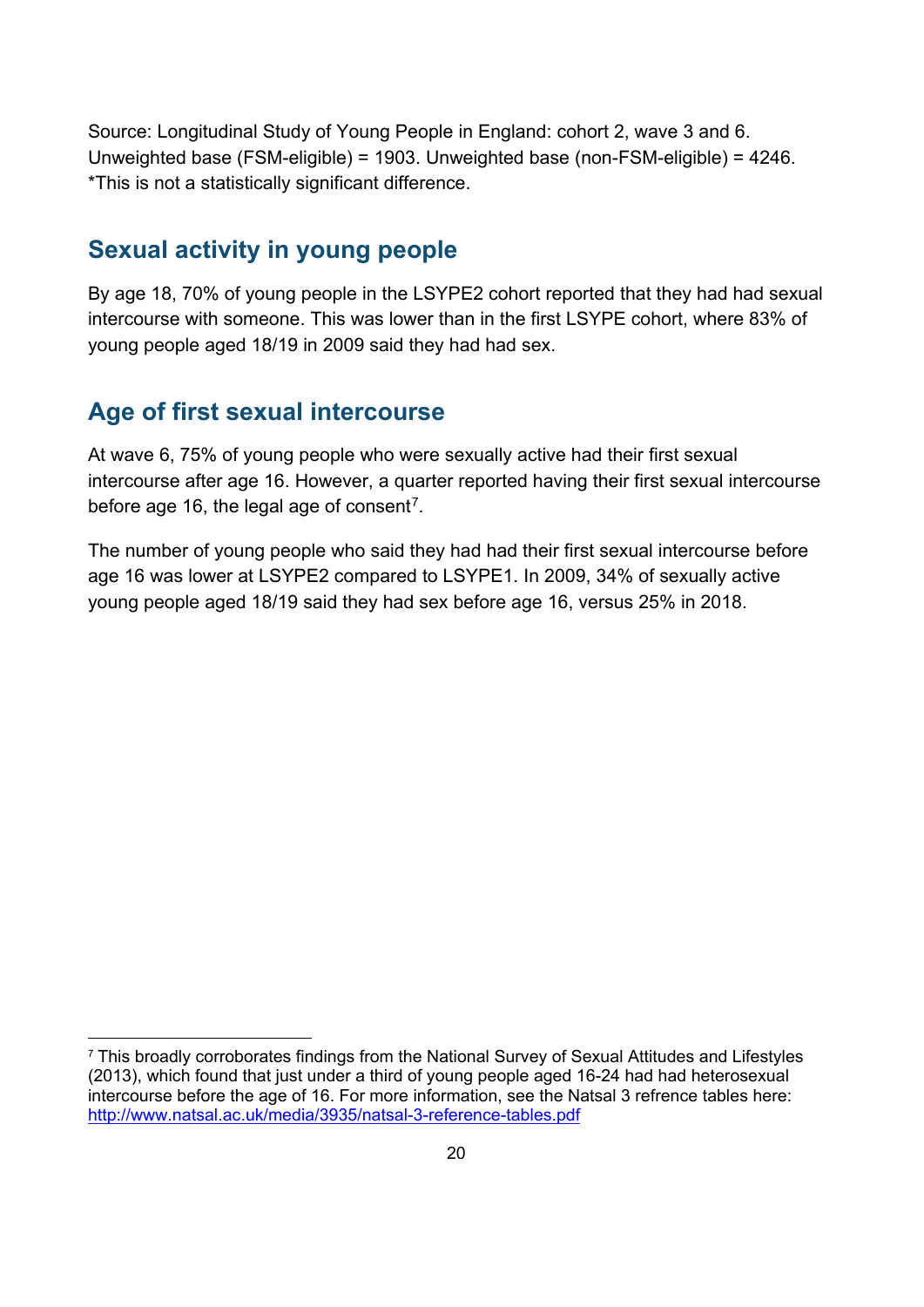![](_page_20_Figure_0.jpeg)

<span id="page-20-0"></span>**Figure 7: Age of first sexual intercourse in LSYPE1 (2009) and LSYPE2 (2018)**

Source: Longitudinal Study of Young People in England: cohorts 1 and 2, wave 6. Unweighted base = 7088 (in 2009), 4547 (in 2018).

The proportions of young people who had had sex before the legal age of consent varied when looking at characteristics: 34% of sexually active young people with a long-term disability said that they had had sex before the legal age of consent, versus 23% of those who did not have a long-term disability. When comparing findings from LSYPE1, there has been a reduction in the proportion of young people without long-term disabilities having sex before age 16 (34% in 2009, compared to 23% in 2018). However, the proportion of young people with a long-term disability having sex before the legal age of consent has remained broadly consistent between the cohorts (36% in 2009 and 34% in 2018).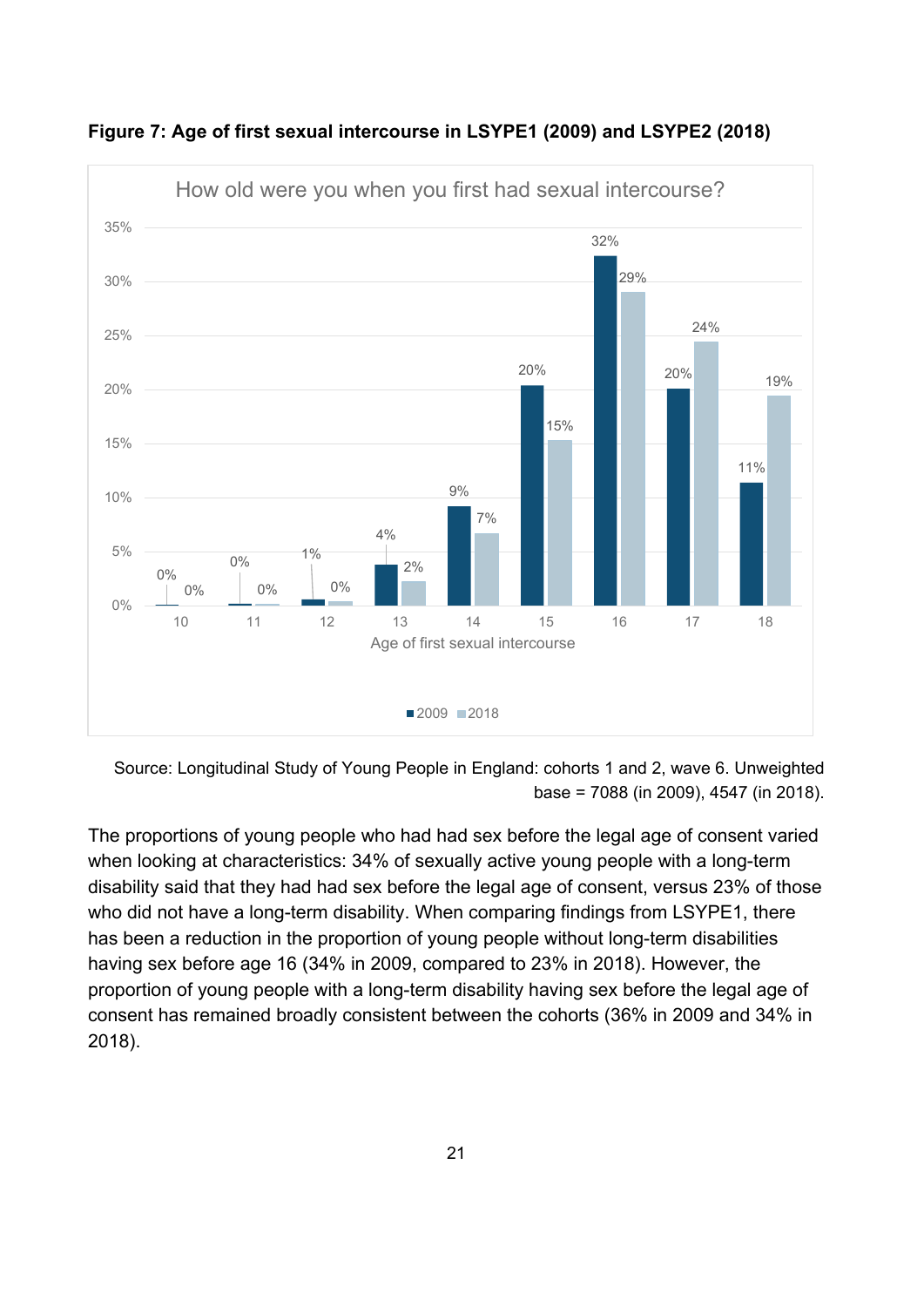Pupils eligible for FSM were also more likely to have sex before age 16. In 2018, 31% of sexually active people who were eligible for FSM had had sex before the legal age of consent, versus 23% of young people who were not eligible for FSM.

Finally, young people who participated in other risky behaviours, such as binge drinking, were also more likely to have had their first sexual intercourse before age 16. In 2018, 27% of young people who partook in binge drinking had sexual intercourse before age 16, compared to 19% of those who did not. Comparatively, in the first cohort, over a third (35%) of young people who partook in binge drinking, and 26% who did not binge drink, said they had their first sexual intercourse before age 16.

Interestingly, there was an overall reduction in young people engaging in all risky behaviours listed in the survey (including first intercourse before age 16) between the 2009 and 2018 cohorts. For example, the proportion of young people who said they had participated in binge-drinking in the last year dropped from 91% to 69%.

#### <span id="page-21-0"></span>**Contraception use**

In 2018, condoms were the most regularly used contraceptives by young people, with 68% of sexually active young people saying they used condoms regularly<sup>8</sup>. This was followed by the pill at 59%, and emergency contraception at 13%. However, when compared with the LSYPE1 cohort, condom use had reduced significantly: 80% of sexually active young people in 2009 responded that they used condoms regularly, compared to 68% in 2018.

## <span id="page-21-1"></span>**Occurrence of sex without precaution or contraception**

In 2018, of those who were sexually active at the time of the survey, 44% of young people had had sex without contraception or precautions, whereas 56% had only practiced safe sex.

Sexually active young people who identified as lesbian, gay, bisexual or another minority sexual orientation were significantly less likely to use contraception or precautions. 59% of gay/lesbian young people and 48% of bisexual young people reported having

<span id="page-21-2"></span><sup>&</sup>lt;sup>8</sup> This data broadly corroborates patterns identified in the National Survey of Sexual Attitudes and Lifestyles (2013), which found the most frequently used methods of contraception in young people between 16-24 were condoms, the pill, implants, and emergency contraception. For more information, see the Natsal 3 refrence tables here: [http://www.natsal.ac.uk/media/3935/natsal-3](http://www.natsal.ac.uk/media/3935/natsal-3-reference-tables.pdf) [reference-tables.pdf](http://www.natsal.ac.uk/media/3935/natsal-3-reference-tables.pdf)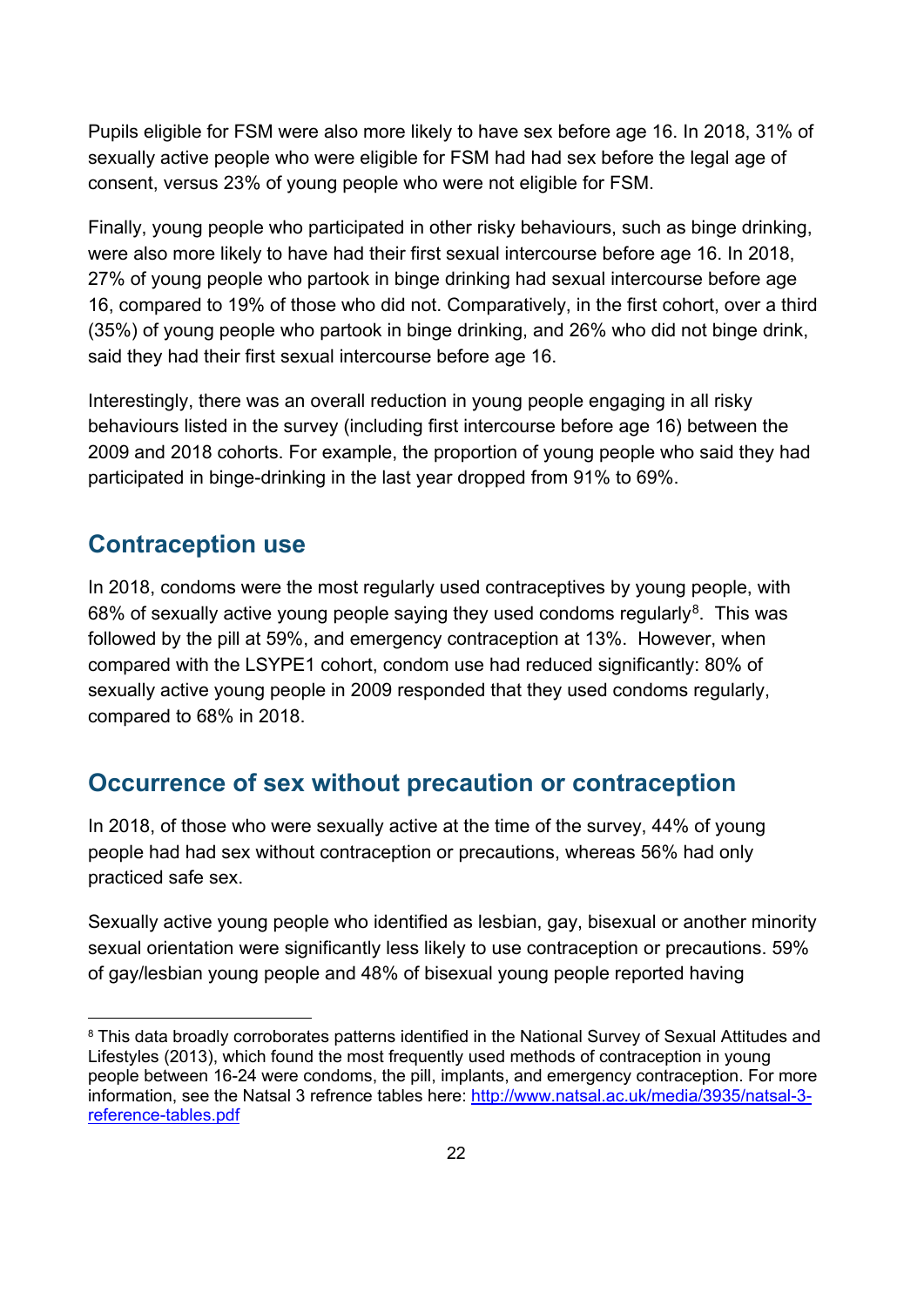unprotected sex, compared to 44% of heterosexual cohort members. The proportions of young people across all sexualities having unprotected sex did not change between 2009 and 2018. However, of those young people who identified as heterosexual, the proportion having sex without precaution or contraception increased between cohorts, with 34% having had unprotected sex in the 2011 cohort versus 44% in 2018.

There was a similar trend for those who said that they did not identify with the gender they were assigned at birth, though this group was very small within the sample. 68% of sexually active young people who did not identify with the gender they were assigned at birth reported having unprotected sex, compared to 44% of sexually active young people who identify with their assigned gender. This was a statistically significant finding; however, as a result of small sample sizes, this was the only statistically significant difference for this group identified in this analysis.

Young people who engaged in other risky behaviours were also more likely to have sex without contraception or precautions. For example, of those young people who had used drugs, 66% had had sex without using precautions or contraception, whereas only 39% of young people who had not used drugs said the same. This suggests a correlation between participating in non-sexual and sexual risky behaviours.

#### <span id="page-22-0"></span>**Frequency of sex without precaution or contraception**

Of those respondents who had had unprotected sex, 35% said that they had sex without precautions or contraception around half the time or more*,* whereas 65% responded that they had sex without precautions or contraception rarely or less than half the time.

There was a statistically significant difference in the frequency of unprotected sex for young people between 2009 and 2018. In 2009, only 5% of young people who had had unprotected sex, *always* had unprotected sex; this rose to 8% in 2018.

There were differences in the frequency of having unprotected sex by sexual orientation. For example, 34% of straight young people who had had unprotected sex said that they did this around half the time or more, versus 63% of gay and lesbian young people.

There was no significant difference in whether young people had ever had unprotected sex by gender. However, 39% of males who said they had unprotected sex said they did so around half the time or more, compared to 31% of female.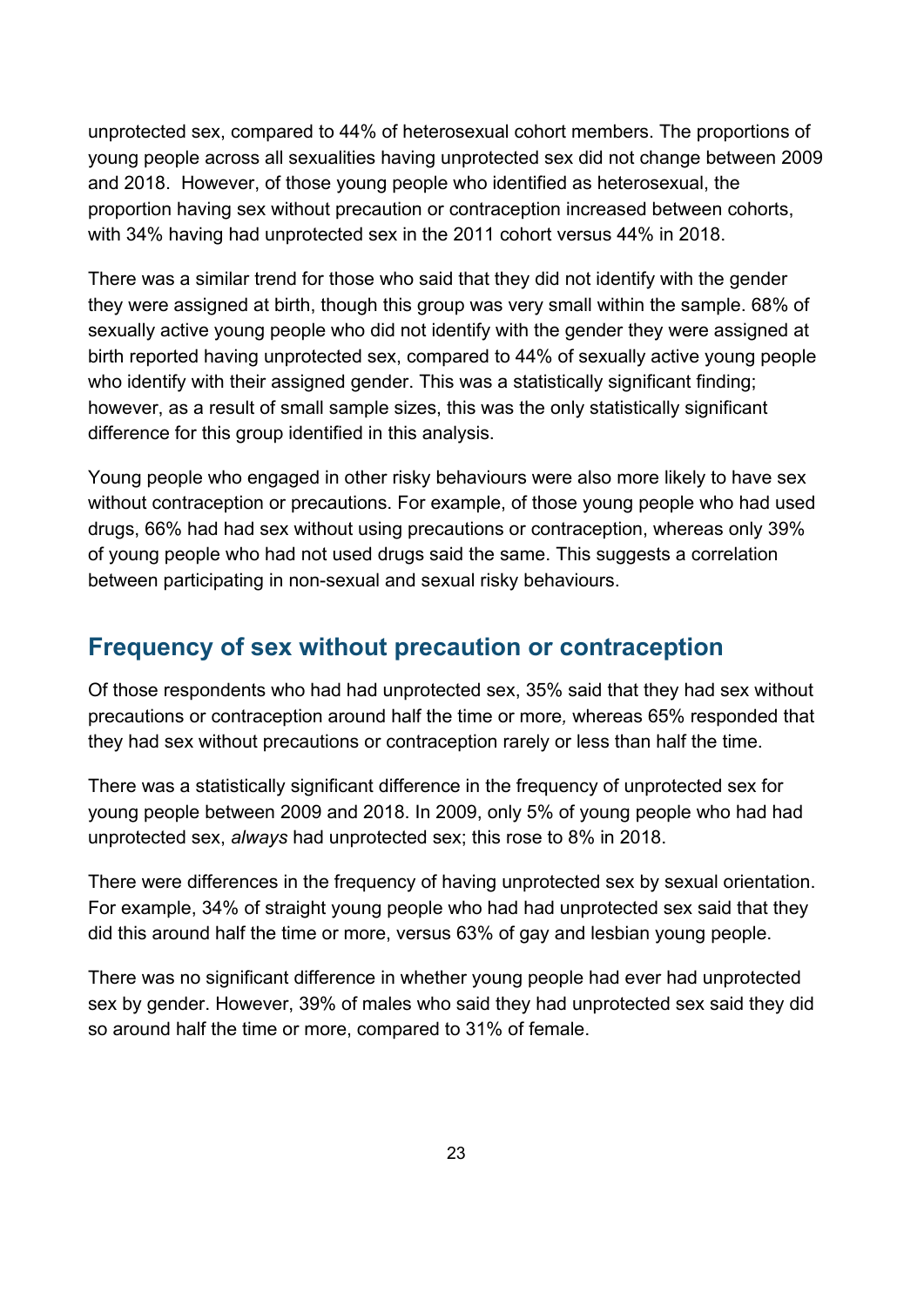#### <span id="page-23-0"></span>**Contraction of Sexually Transmitted Infections**

Only 4% of young people in the cohort said they had contracted an STI. The vast majority of those who responded that they had contracted an STI also responded that it had been treated. Only 5% of those who had contracted an STI responded that it had not been treated, which represents less than 0.2% of the whole population.

There was no statistically significant difference between the proportion of young people who said they had contracted an STI in 2009 and 2018. In 2009, 5% of young people reported that they had contracted an STI, compared to 4% of young people in 2018.

A higher proportion of gay / lesbian young people said they had contracted an STI (9%) compared to heterosexual young people (4%).

Young people who participated in other non-sexual risky behaviours, such as binge drinking, were also more likely to say they had contracted an STI: 5% of young people who partook in binge drinking said they had contracted an STI, compared to 3% of those who had not.

There was also a statistically significant gender difference in whether young people had contracted an STI. Of male young people, 3% said they had contracted an STI, compared to 6% of females.

#### <span id="page-23-1"></span>**The association between wellbeing and sexual risk-taking behaviours in young people**

LSYPE2 uses a GHQ-12 score<sup>[9](#page-23-3)</sup> to estimate psychological wellbeing. A high score indicates psychological distress of potential clinical significance, while a low score indicates low psychological distress. This measure of psychological distress was first taken at ages 14/15, and then taken again at every wave between the ages of 16-19.

#### <span id="page-23-2"></span>**Age of first sexual intercourse**

This analysis identified a significant relationship between young people having high psychological distress at age 14/15, and the likelihood that they would have their first sexual intercourse before age 16. 33% of those who had a high psychological distress

<span id="page-23-3"></span><sup>&</sup>lt;sup>9</sup> The measure of psychological health we used was the 12-item General Health Questionnaire (GHQ-12). This measures broad psychological wellbeing including whether individuals feel they are under strain, whether they can concentrate and make decisions, and whether they can overcome difficulties and enjoy their day-to-day activities.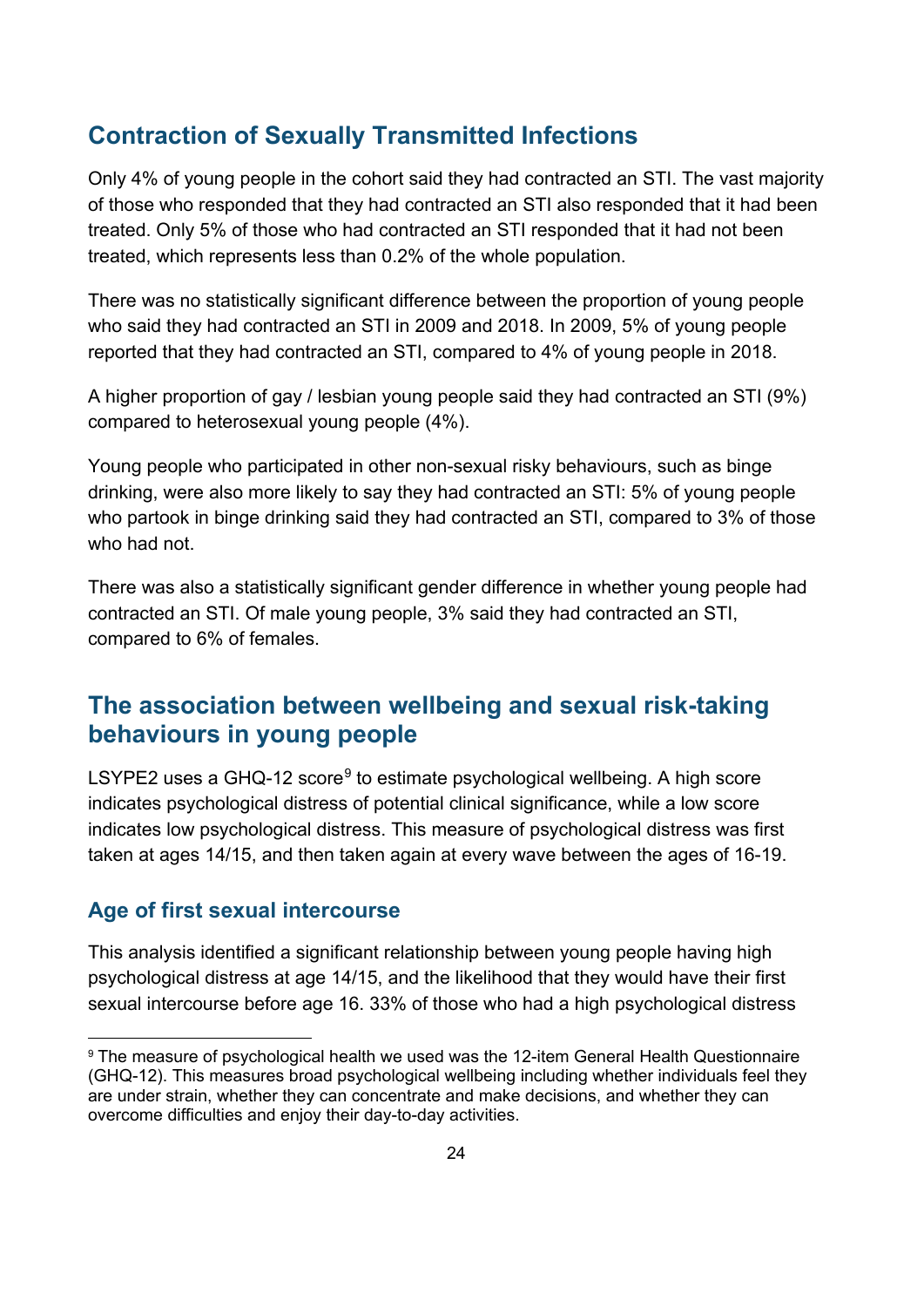score at age 14/15 went on to have their first sexual intercourse before age 16, versus 21% of those who did not experience high psychological distress at this age. This analysis only included those who had reported sexual activity before the age of 19/20.

![](_page_24_Figure_1.jpeg)

<span id="page-24-2"></span>**Figure 8: Age of first sexual intercourse and psychological distress at ages 14/15** 

Source: Longitudinal Study of Young People in England: cohort 2, wave 6. Unweighted base = 3421. \* Denotes statistically significant difference.

#### <span id="page-24-0"></span>**Sex without precautions or contraception**

Young people who had experienced high psychological distress at any age between 16 and 19 were significantly more likely than those who had not to have had sex without contraception or precautions. 49% of those who had experienced high psychological distress said that they had had unprotected sex, versus 38% of those who had not experienced high psychological distress. This analysis only included those who had reported sexual activity before the age of 19/20.

#### <span id="page-24-1"></span>**Contraction of sexually transmitted infections**

Young people who had experienced high psychological distress at any age between 16 and 19 were more than twice as likely to say that they had contracted an STI. 5.4% of young people who had experienced high psychological distress said that they had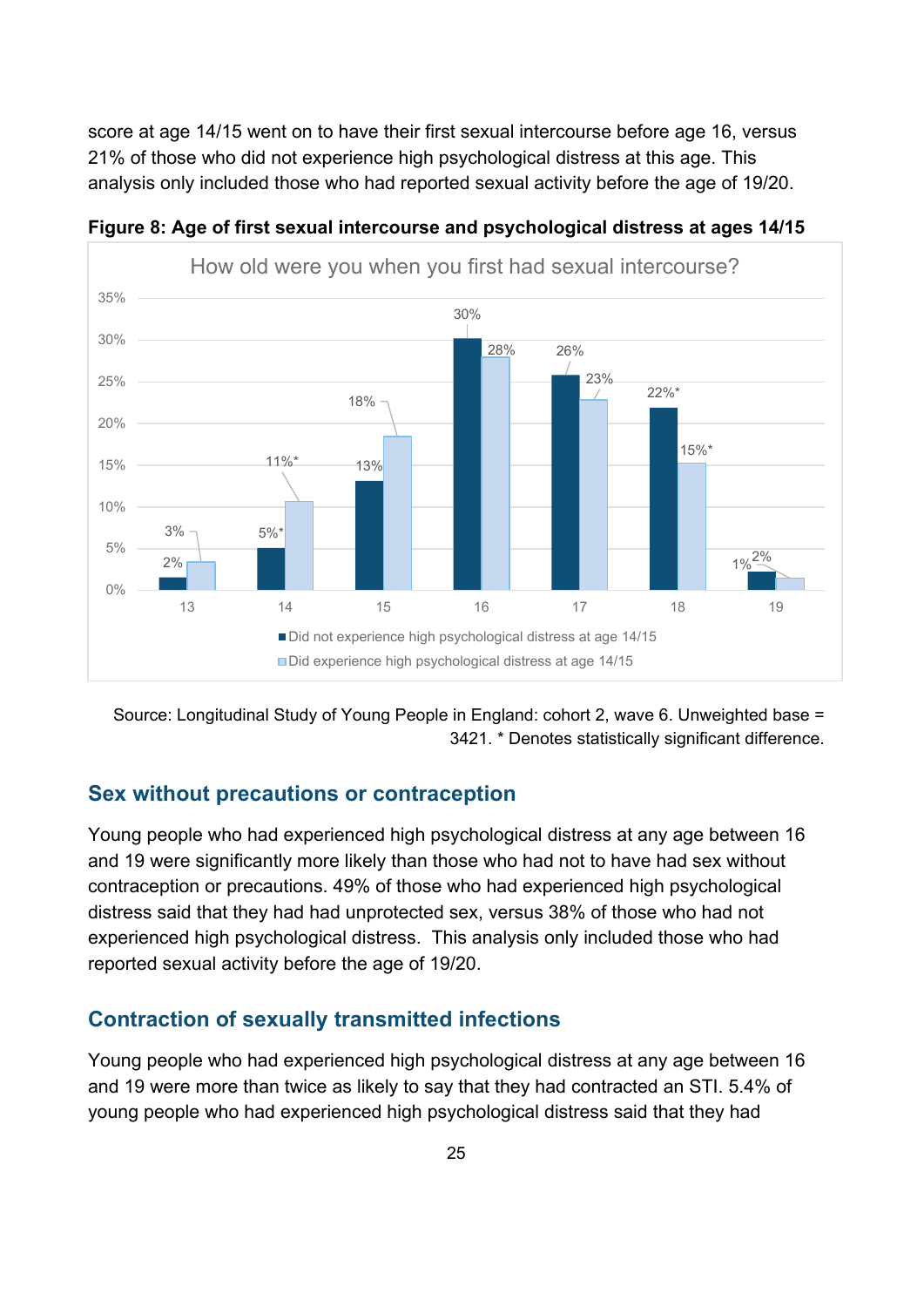contracted an STI, versus 2.6% of young people who had not experienced high psychological distress at any time between ages 16 and 19. However, it should be noted that small sample sizes of young people who had contracted STIs were very small. This analysis only included those who had reported sexual activity before the age of 19/20.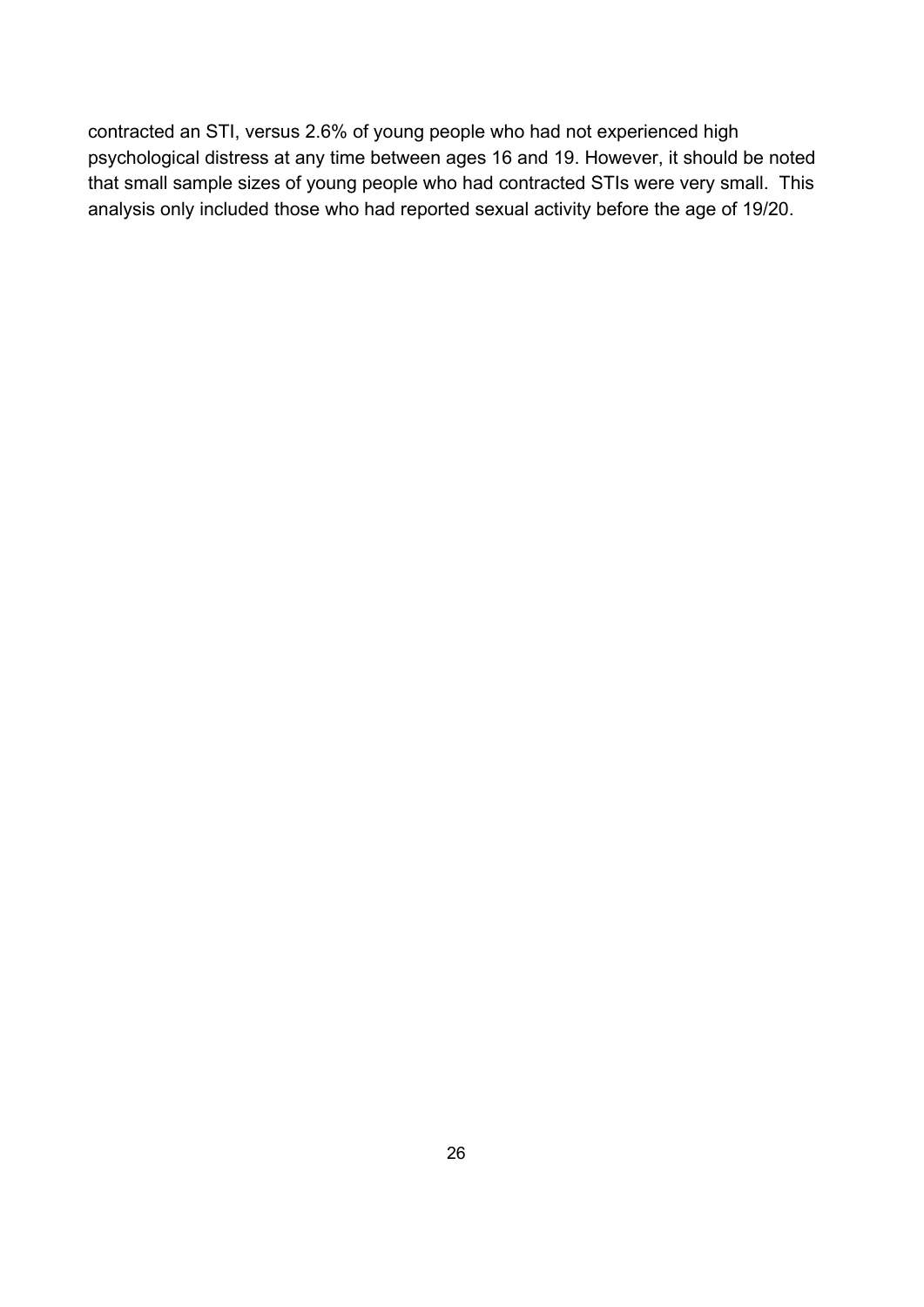## <span id="page-26-0"></span>**Conclusions**

This research brief shows that most pupils learnt about sexual matters from lessons at school, and that the majority of this group found them to be useful to some degree. However, it highlights some of the key disparities in perceptions of RSE and likelihood of sexual risk-taking for young people with differing characteristics. Young people who did not receive any RSE were more likely to take sexual risks, such as unprotected sex, and were more likely to contract an STI. Additionally, though almost half of young people felt the RSE they had received in school had been useful, nearly 1 in 5 found it to be 'not at all' useful. Overall, it identifies that some young people were less likely to receive RSE, such as those eligible for FSM. Others, such as those with SEND or those who identified with minority sexual orientations, were less likely to receive RSE they found useful. Furthermore, though fewer young people had sex before the legal age of consent in 2018 compared to 2009, sexual risk taking had not decreased. These finding show a range of potential shortcomings in the older RSE curriculum, particularly for young people from certain groups.

The new statutory guidance addressed some of these gaps, and seeks to support all young people to be happy, healthy, safe and well-equipped for adult life. For secondary school pupils, the new guidance covers age-appropriate Relationships and Sex Education and will include factual knowledge around sex, sexual health and sexuality, set firmly within the context of relationships. It additionally covers contraception, sexually transmitted infections, developing intimate relationships and resisting pressure to have sex. These changes allow young people to learn what a positive, healthy relationship can look like, about consent and how to keep themselves safe in a variety of situations. In Health Education, there is a strong focus on mental wellbeing, including a recognition that mental wellbeing and physical health are linked. Additionally, the statutory guidance states that all pupils should receive teaching on LGBT content during their school years, and that there should be equal opportunity to explore the features of stable and healthy same sex relationships. There is scope to ask future cohorts of young people about their views on the new RSE curriculum in new studies run by the Department.

The Department is committed to supporting schools in their preparations and has published non-statutory implementation guidance titled 'Plan your Relationships, Sex and Health Curriculum', alongside teacher training materials. The support is available on a one-stop page for teachers on [GOV.UK.](https://www.gov.uk/guidance/teaching-about-relationships-sex-and-health)